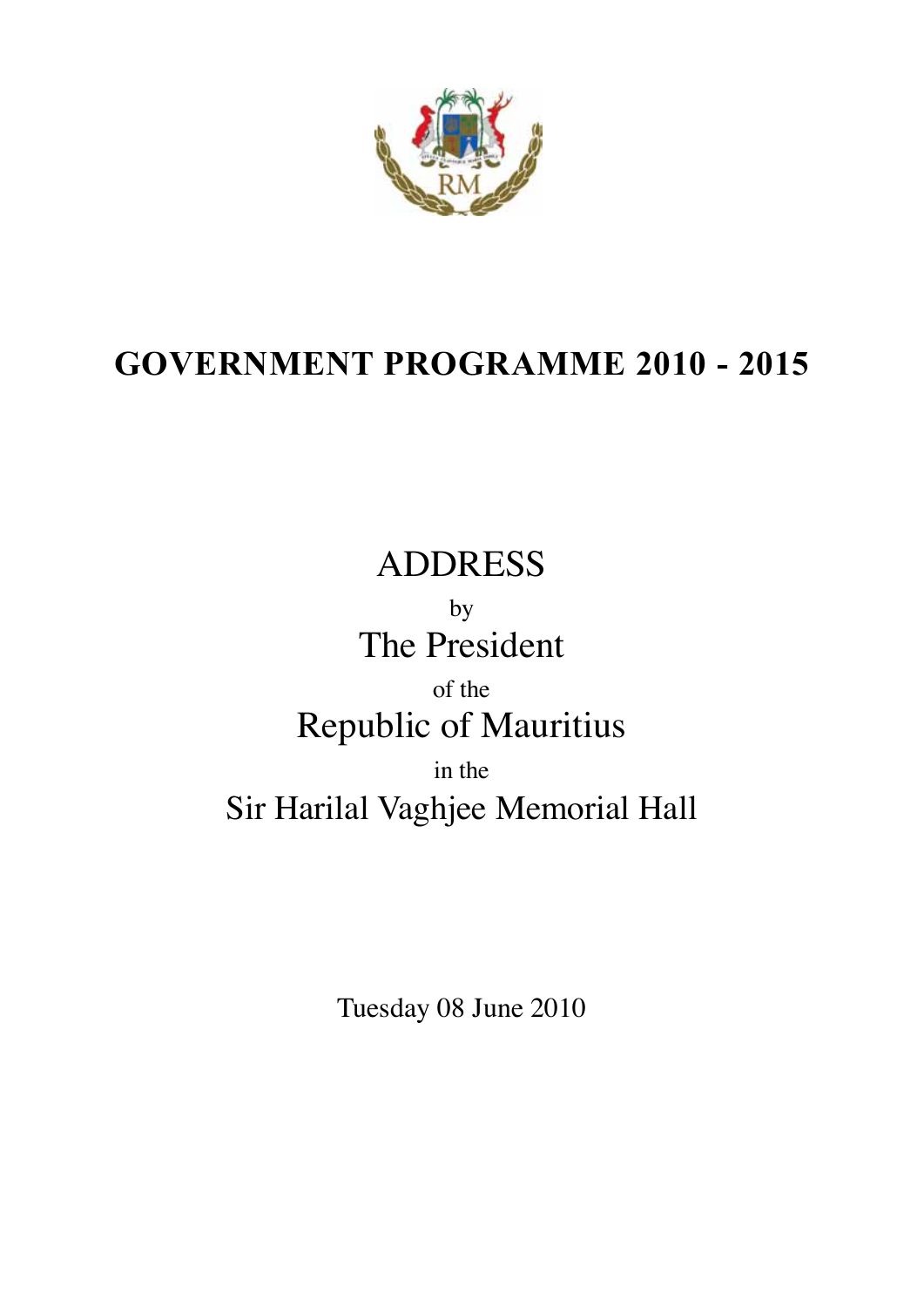### **Government Programme 2010-2015**

**Address by the President of the Republic**

mr speaker,

Honourable Members,

1. I am pleased to welcome you to the First Session of the Fifth National Assembly. I bid a special welcome to the new members of the Assembly.

2. The policies pursued by Government, during the last five years, have been endorsed by the population at large.They have expressed their approval of Government's philosophy and of the concrete measures already taken to address historical inequities and open new opportunities accessible to all.

3. The population has clearly expressed its support for the pursuit of the democratization of the economy and the transformation of Mauritius into a society of equal opportunities based on the values of Unity, Equity and Modernity. The Government Programme 2010-2015 constitutes a blueprint for the realisation of this vision.

4. Economic efficiency and social justice will continue to underpin all the actions of Government. Government will resolutely work towards strengthening national unity, entrenching democracy, promoting still higher norms of governance including transparency and accountability in public affairs and ensuring that the population at large becomes stakeholders in national development.

5. The Constitution we inherited from the founding fathers of the nation has served us well. However, no matter how well our institutions may be seen to be functioning, they need to be adjusted to help the country face new challenges. We need a constitutional regime that will strengthen our democracy, promote nation-building and further entrench the fundamental rights and freedom of all Mauritians.

6. As part of this process of constitutional review, Government will start wideranging consultations and will appoint a team of constitutional experts which will assess the application of the Constitution since 1968 and consider the appropriate constitutional reforms, including the reform of our electoral system.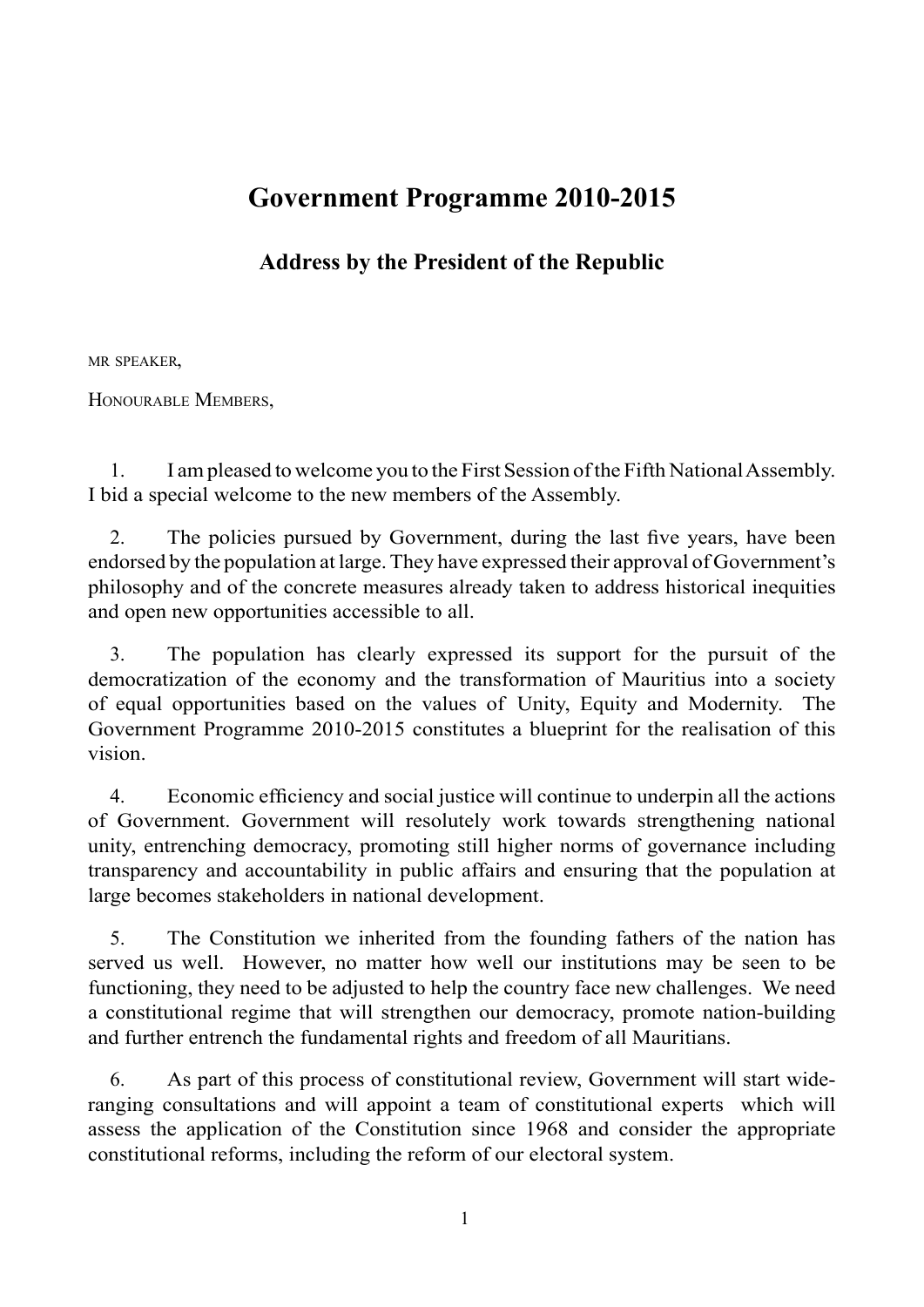7. Government strongly supports a robust regulatory regime for effective regulation and safeguard of national and consumer interests. In this context, further measures will be introduced to strengthen the independence of regulatory bodies.

8. Government is committed to supporting the fundamental rights of all citizens, including privacy rights and freedom of expression. A plural, fair and independent media is an essential component of a democratic system. Accordingly, Government will introduce legislation for media law reform. Government will also support greater professionalism in the media and the powers and functions of the Independent Broadcasting Authority will be reviewed to provide for ethical conduct and safeguard of the fundamental rights of all our citizens.

9. Government embarks on this new mandate with new challenges on the macroeconomic front as well as on public finances. Although the country weathered the worst financial crisis since the Great Depression, it now has to face a new daunting situation spawned by developments in the Euro Zone. Government has the resolve, competence and the experience to face these challenges. And it is comforted by the wholehearted adherence of the people to the mission it has set itself.

Honourable Members,

10. Government will reorganize the Management Audit Bureau into an Office of Public Sector Governance. The office will operate under the aegis of the Prime Minister's Office. It will have the responsibility to ensure that public sector management becomes more outcome-oriented and is in line with best practices of governance, in particular those relating to transparency and accountability.

11. One of the main thrusts of the Government Programme will be the implementation of further measures to provide a stronger, more secure and stable society. In fact, wide ranging and profound measures have already been successfully implemented with a positive impact on the Law and Order situation.

12. Law and Order remains a top priority for Government. The primary purpose is and will always be the safety and security of our citizens and visitors, and the protection of our national interests. Tackling crime and dealing with offendersremains a paramount concern for Government.

13. Government will pursue the ongoing reforms in the Police department and will ensure that the department is properly manned, equipped and trained to maintain law and order in the country.

14. Government is committed to implement the proposals contained in the National Policing Strategic Framework which was published in February 2010, the ultimate aim of which is to help shift the Police from a 'Force' to a 'Service', where service to the community will be at the centre of our policing.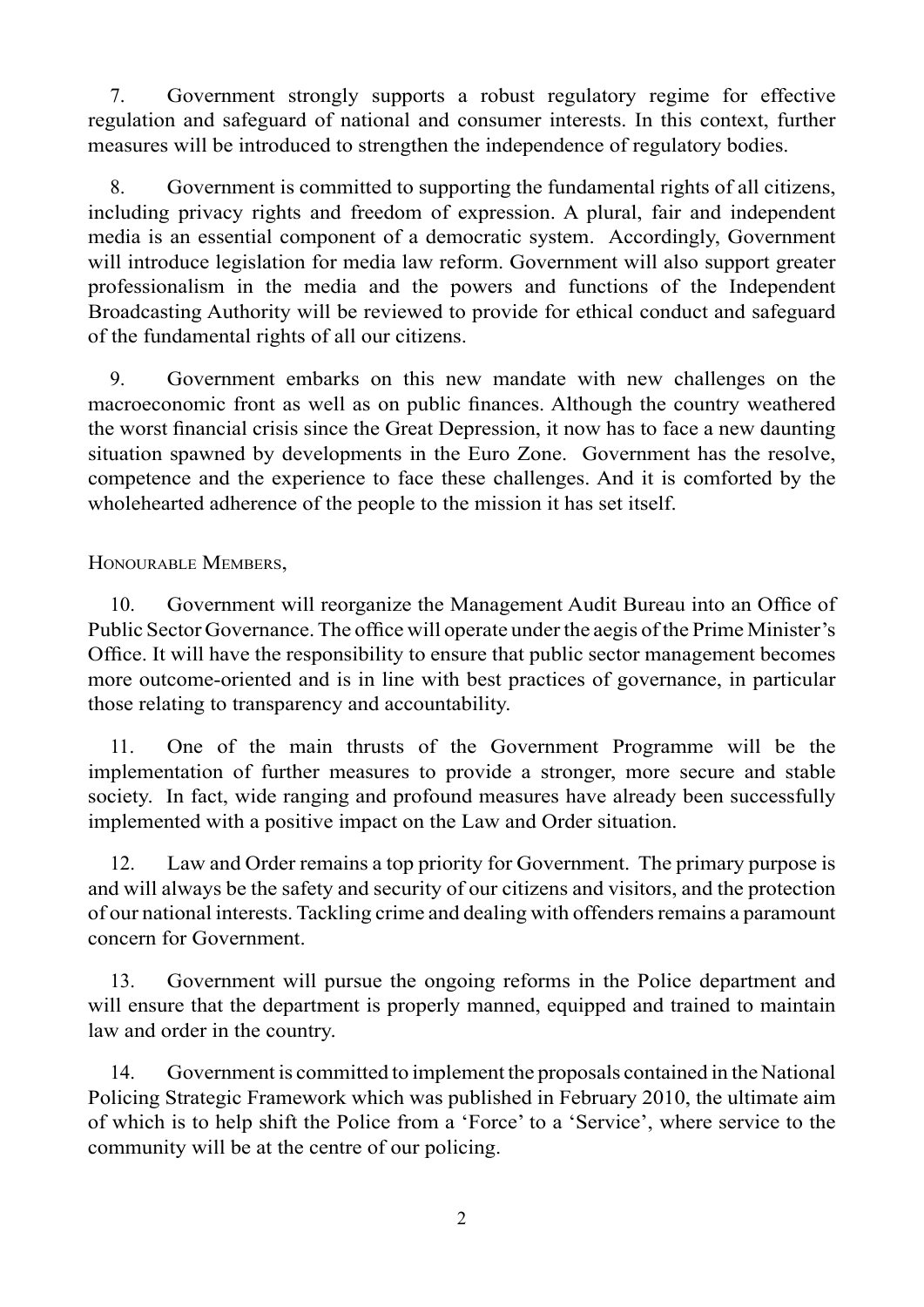15. Government will set up Local Community Policing Committees for the elaboration of local crime reduction strategies. The purpose of each Committee will be to work towards creating a healthy and safe community environment for all who live and work within a given area.

16. Government will establish an independent law enforcement agency under the aegis of the Office of the Director of Public Prosecutions to reinforce the fight against transnational crime and to recover ill-gotten gains.

17. Government will establish a legal framework within which the National Criminal Intelligence Service (NCIS) will operate. The NCIS will provide leadership in criminal intelligence on a national scale. It will help law enforcement agencies pre-empt crime by processing and disseminating information, giving guidance, and analysing major criminal activity.

18. Government will establish a National Crime Control Commission with the special mandate of reviewing measures for the protection of vulnerable persons, including elderly persons, women, children and persons with disabilities.

19. Government will arrange for the extension of the Closed Circuit Television Surveillance Systems to other regions, particularly high-risk areas.

20. Government will recruit at least 5,000 Police constables as part of the programme to improve security and reinforce law and order.

21. The legal framework will be reviewed to combat criminality in general. Government will adopt a new PoliceAct and a Police Procedures and Criminal Evidence Act, with Codes of Practice designed to regulate the conduct of persons entrusted with the duty of investigating offences.

22. Government will adopt, in accordance with human rights and civil liberties standards, an Interception of Communications Act to fight more effectively against organised crime and drug trafficking.

23. A new Bail Act will be introduced. The Courts will be able to impose a curfew requirement on detainees and order them to wear electronic bracelets. The law will also provide that a person released on bail will be liable to be arrested for breach or anticipated breach of a bail condition and the imposition of harsher penalty for the breach of bail conditions.

24. Government will introduce special measures for the protection of witnesses and vulnerable persons, including the elaboration of a Witness Protection Programme and circumstances where the out-of-court statements of such witnesses, video-recorded under oath, would be admissible as evidence in Court. An important amendment will be brought to the law so as to prevent intimidation of witnesses in drug-related cases and other serious cases.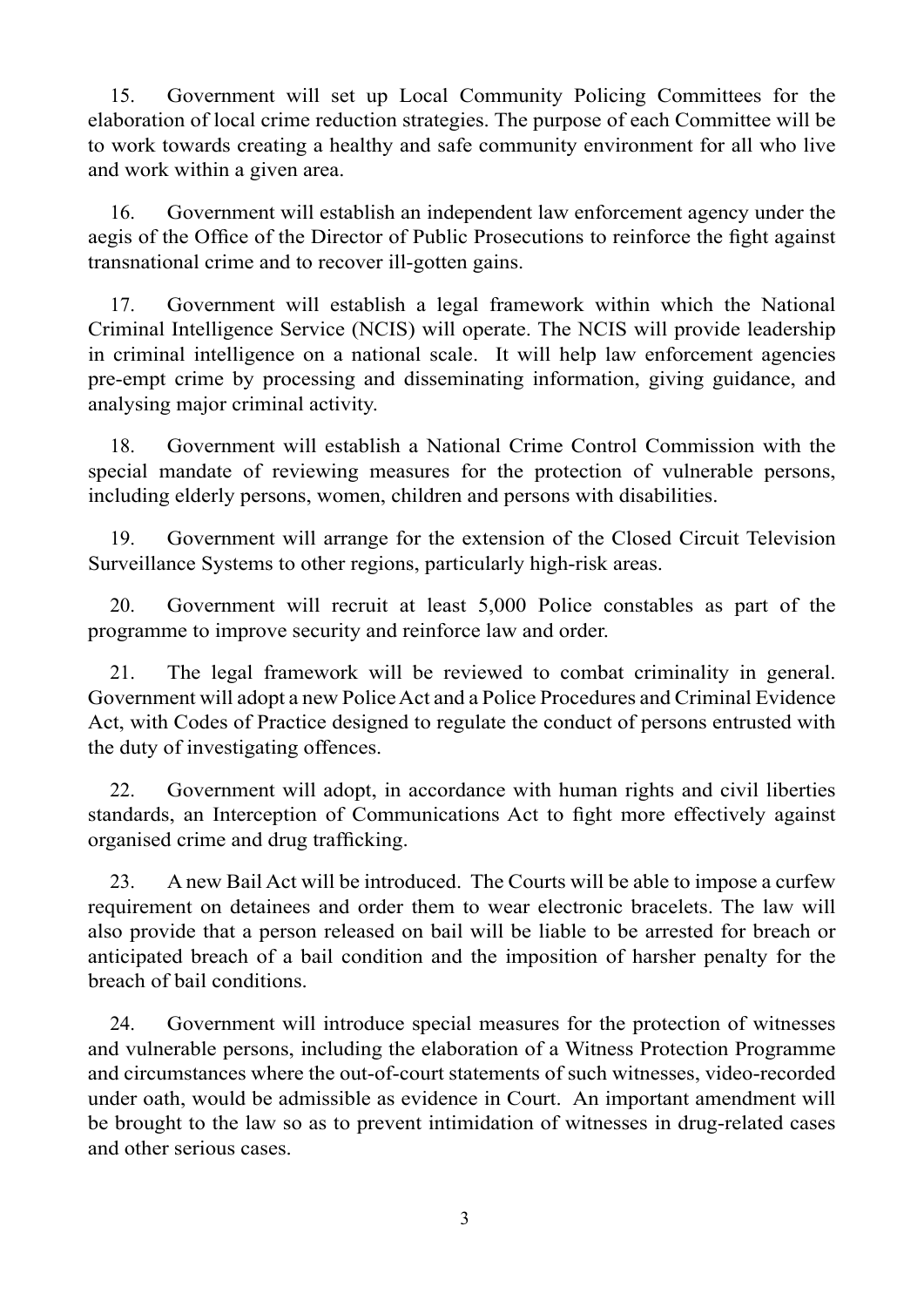25. Government will amend the existing legislation with a view to providing stiffer penalties for those found guilty of murder or manslaughter, gang-rape as well as for drug trafficking and drug-dealing offences.

26. Government will adopt a Victims Rights Act and a Victims Charter to better safeguard the rights of victims of crimes. The Victims Charter will outline the standard of service to which a victim of crime is entitled.

27. Government will review the Juvenile Offenders Act to bring it in line with the UN Conventions on the Rights of the Child and the United Nations Standard Minimum Rules for the Administration of Juvenile Justice.

28. In order to mitigate the unintended consequences of gambling in the country, Government will relocate gambling activities in specifically designated areas, away from residential and commercial areas.

29. Government is committed to make the procedure for complaints and investigation against Police simplified and enhanced, and an Independent Police Complaints Bureau will be set up for the purpose of investigating such complaints. A legal framework, within which the Independent Police Complaints Bureau will operate, will be established.

30. Government will receive delivery of a sophisticated Offshore Patrol Vessel to reinforce surveillance of our Exclusive Economic Zone and territorial waters.

31. Government will continue to implement the programme for the improvement of the prison conditions, security and environment, thus creating facilities for rehabilitating detainees for their reintegration in society.

32. To overcome the problem of overpopulation in the prisons, Government will finalise the construction of a new high security prison at Melrose to accommodate some 750 detainees serving long sentences.

33. Government will step up rehabilitation programmes, literacy and numeracy courses to be provided to detainees with the assistance of non-governmental and other voluntary organisations.

34. Government will step up the training programmes for prison officers so that they are kept abreast of the latest techniques in the management of the prisons service and the rehabilitation of detainees.

35. Government will undertake wide consultations with the NGOs, the '*forces vives*' and researchers with a view to elaborating a long-term reform of the prisons service, including the rehabilitation of detainees to meet the requirements of a modern country.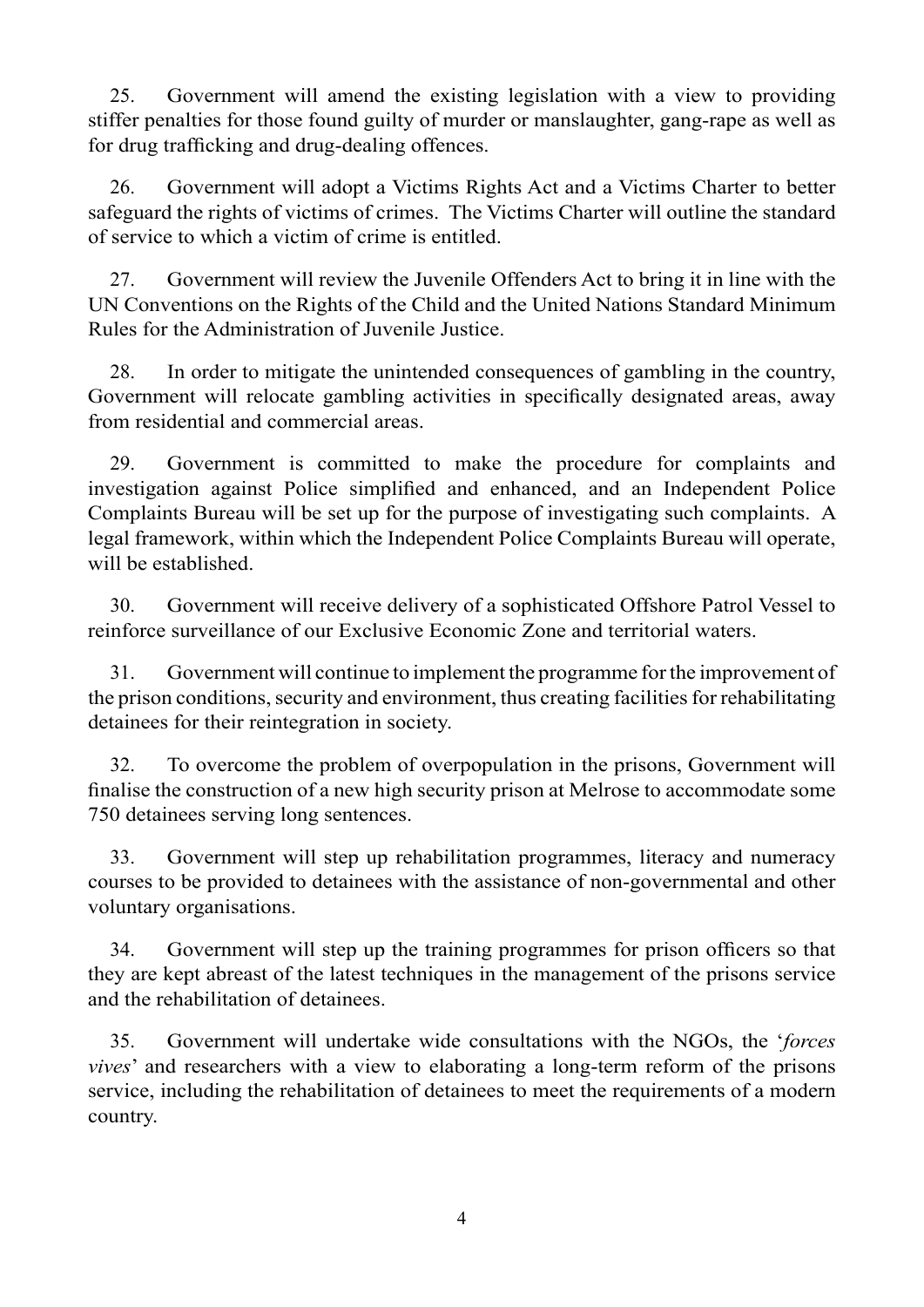36. Government will introduce a multi-purpose identity card with improved security, including biometric features. The new card will facilitate identity authentication, therefore eliminating the need for multi-documentary proof for transactions.

37. Government reaffirms its commitment to the fight against fraud and corruption.

38. The public sector will be provided with an Anti-Corruption Framework to help build trust and confidence in public institutions.

39. Government reiterates its commitment to fully adhere to international instruments and conventions aimed at combating fraud and corruption.

40. The Republic of Mauritius has ratified the Optional Protocol to the United Nations'Convention against Torture. In line with its obligations, Mauritius will set up a National Preventive Mechanism which will ensure that the conditions prevailing in our prisons, police cells and other places of detention comply with human rights obligations and the provisions of the Protocol.

41. The awareness campaigns for better protection of human rights will continue.

42. Government will continue to invest in the expansion and modernisation of the SSR International Airport in its endeavour to transform the airport into a modern stateof-the-art one in the region. A second runway will be constructed and will be dedicated only for landing of aircrafts.

43. A new Cargo and Freeport Zone will be set up with improved and modern logistic facilities to give a boost to air freight traffic at SSR International Airport.

44. To expand Freeport activities and transhipment, Government will pursue the modernisation of the port, including cargo handling and storage. Measures will be taken to improve logistics, information flows and customs processes. Furthermore, the development of a Leisure and Cruise Hub as an economic activity in itself will be accelerated.

Honourable Members,

45. Natural Disasters and extreme weather events represent an increasing risk to sustainable development. Government will take measures to strengthen the monitoring of weather and climate and encourage research into the impact of climate change and other natural disasters to enable decisions to be taken based on sound scientific information.

46. Further, considering that climate patternsrecognize no boundaries,Government will enhance regional and international cooperation for the development of climaterelated science in the Western Indian Ocean.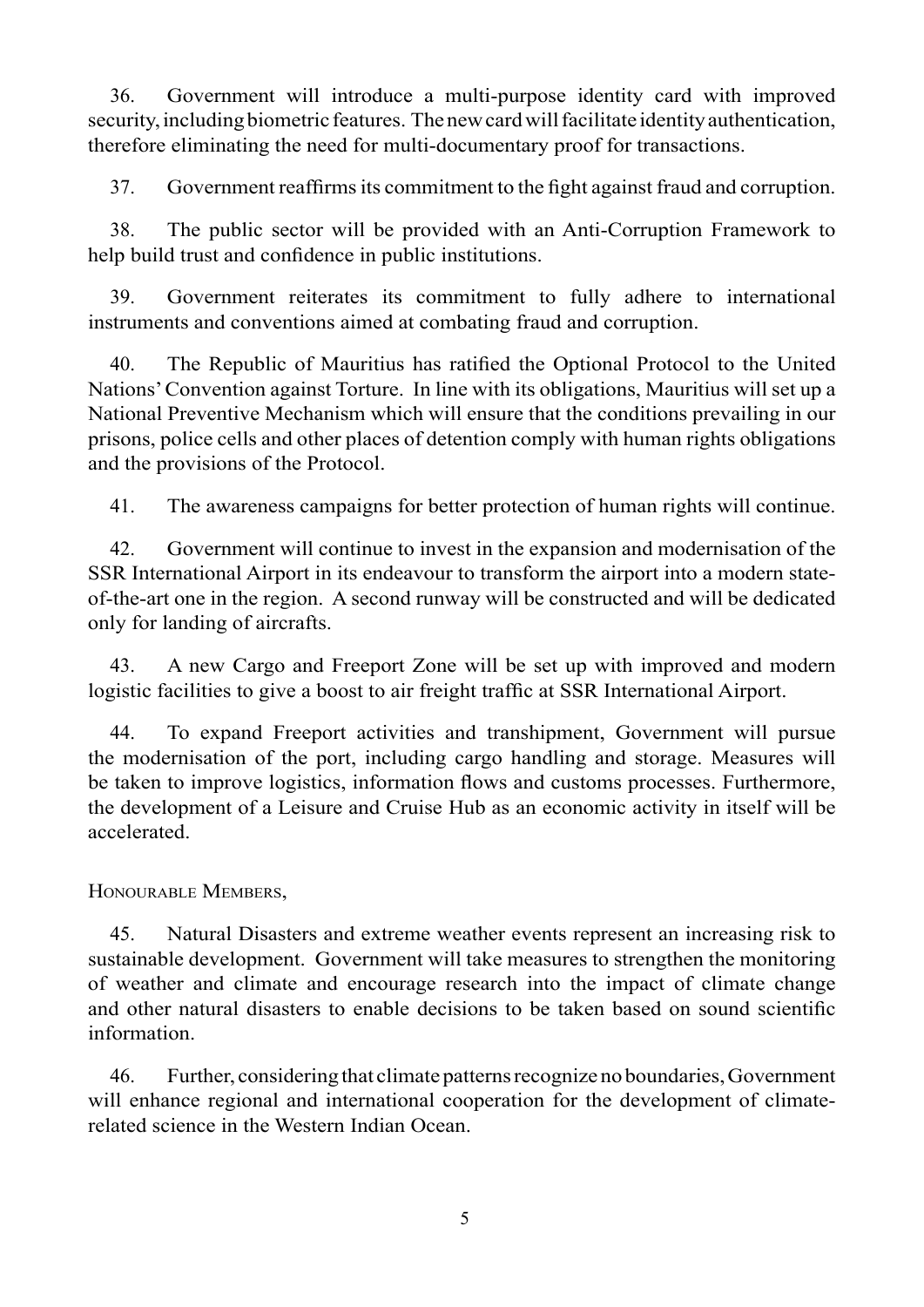47. Government will acquire a weather Radar to further increase the capacity of the Meteorological Services in issuing torrential rain and cyclone warnings.

48. Government will contribute to monitor and exchange seismic data and information through the regional network put in place by the United Nations. In addition to the seismometer already installed on the premises of the Meteorological Services in Vacoas, Government will install a second one in Rodrigues.

49. Government will provide better means of monitoring and forecasting ocean waves for all those at risk. Wave rider buoys will be deployed in the territorial waters of Mauritius.

50. Government will set up a Disaster Management Centre which will be responsible for the management of natural disasters in Mauritius.

Honourable Members,

51. Government will ensure that, as a national broadcasting service, the Mauritius Broadcasting Corporation continues to cater for the intellectual, cultural, information and entertainment needs of its audience and, at the same time, ensure the complete switchover of the television and radio systems from analogue to digital.

52. In line with the Government's policy to preserve and promote ancestral languages and traditions, the MBC will be encouraged to launch additional TV channels dedicated to broadcasting in languages widely spoken and taught in Mauritius.

53. A Cultural TV Channel will be set up for the promotion of local artistic talents and cultural organisations and to enable the Mauritian Public to appreciate local productions.

54. Government will review the Independent Broadcasting Authority Act to keep pace with latest technological development in the sector and also to address the issue of shareholding in the electronic media and for the imposition of penalties for breaches of broadcasting laws and conditions attached to licences.

55. As part of its endeavour to promote nation building, Government will introduce the National Initiative for Civic Education (NICE) for students having completed their secondary education.

Honourable Members,

56. Government will continue to encourage the use of renewable energy in order to reduce our dependence on fossil fuels and decrease greenhouse gas emissionsthrough the setting up of wind farms, hydropower stations, the use of land fill gas for energy production and the optimum utilization of solar energy.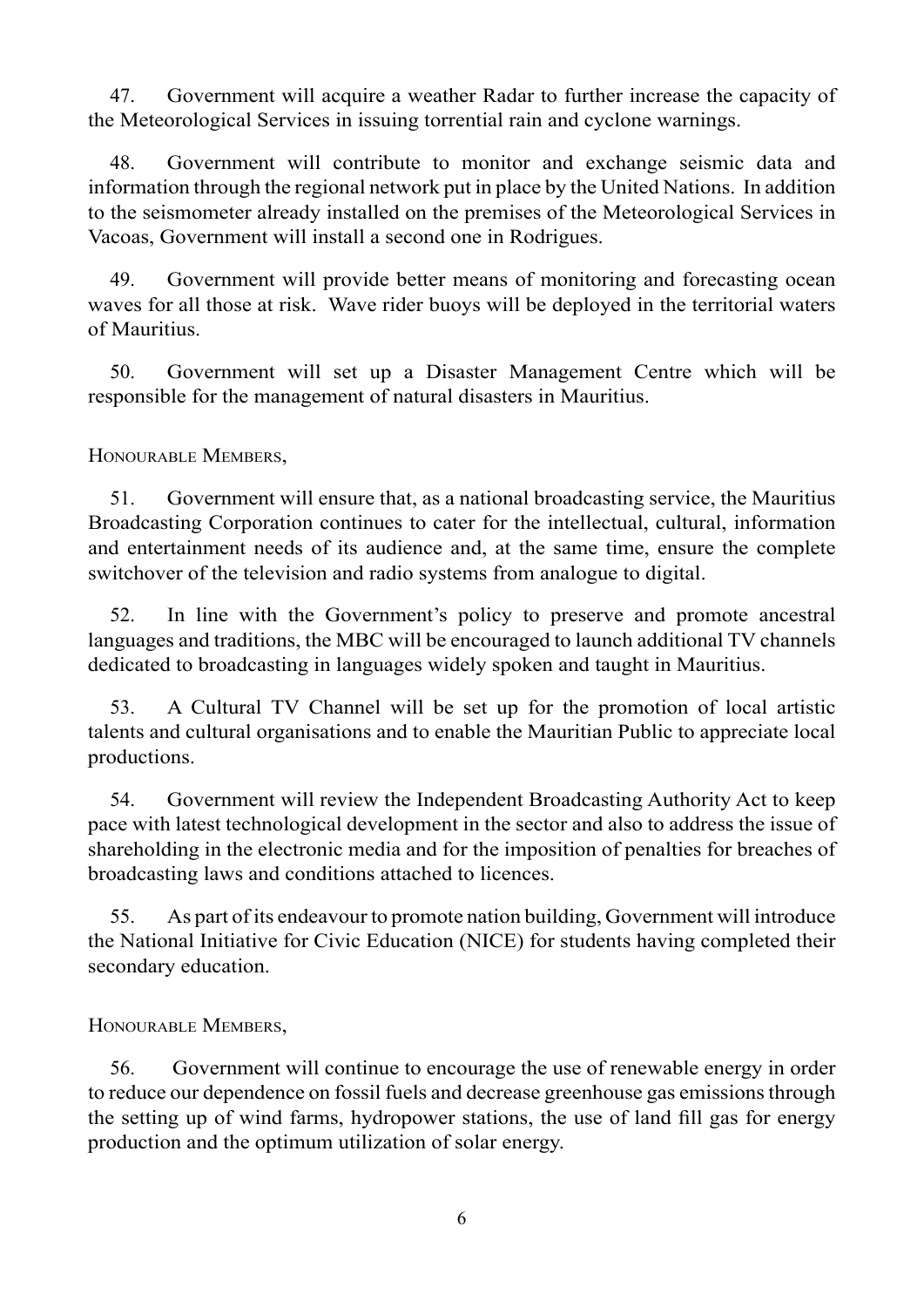57. Government will proceed with the development of a Land Based Oceanic Industry which will use deep sea water for cooling purposes. Government will also explore sources of geothermal energy. A Master Plan for Renewable Energy will be prepared for the development of renewable energy projects up to year 2025.

58. Government will encourage the democratization of the electricity generation sector by providing the necessary incentives to small producers and households to generate electricity.

59. Government will undertake legal and institutional reforms in the energy sector and will establish an independent utility regulatory body to regulate the energy sector. An Energy Commission to harmonize energy policies at the level of stakeholders involved in the sector will also be set up.

60. One of the main objectives of Government is to reduce energy demand and improve the country's energy security. An Energy Efficiency Bill will be enacted to provide the framework for product labelling and importation of energy efficient equipment. Government will promote projects to achieve energy savings in the private and public sectors and create national awareness on energy conservation.

61. In order to address the challenges facing the water sector, Government will develop a Master Plan for a more judicious use of water resources to cater for projected needs up to 2050. The Plan will review and update the legal and institutional aspects of the water sector, including water rights. A Water Resources Bill will be introduced.

62. Government will construct two dams at Bagatelle and Rivière des Anguilles, in order to increase storage capacity by some additional 30 million metre cube by 2013 and improve water supply in Port Louis and the South. A project to divert water, from Rivière du Poste to feed Mare aux Vacoas reservoir, will also be implemented to improve water supply.

63. Government will implement a major programme for the rehabilitation and upgrading of the water supply network to reduce water losses and to alleviate hardship caused by water supply disruptions. Government will undertake the construction of a new water treatment plant at Pailles to mitigate water supply constraints and ensure regular water supply in the Port Louis region.

64. Government will continue with the implementation of the wastewater projects and house connections in Plaines Wilhems and extend the project to other areas with the aim of ensuring proper sanitation and promoting public health. A Master Plan will be developed to identify projects in the waste water sector for implementation in the next twenty years.

Honourable Members,

65. Government acknowledges that the key to economic democratization is empowerment.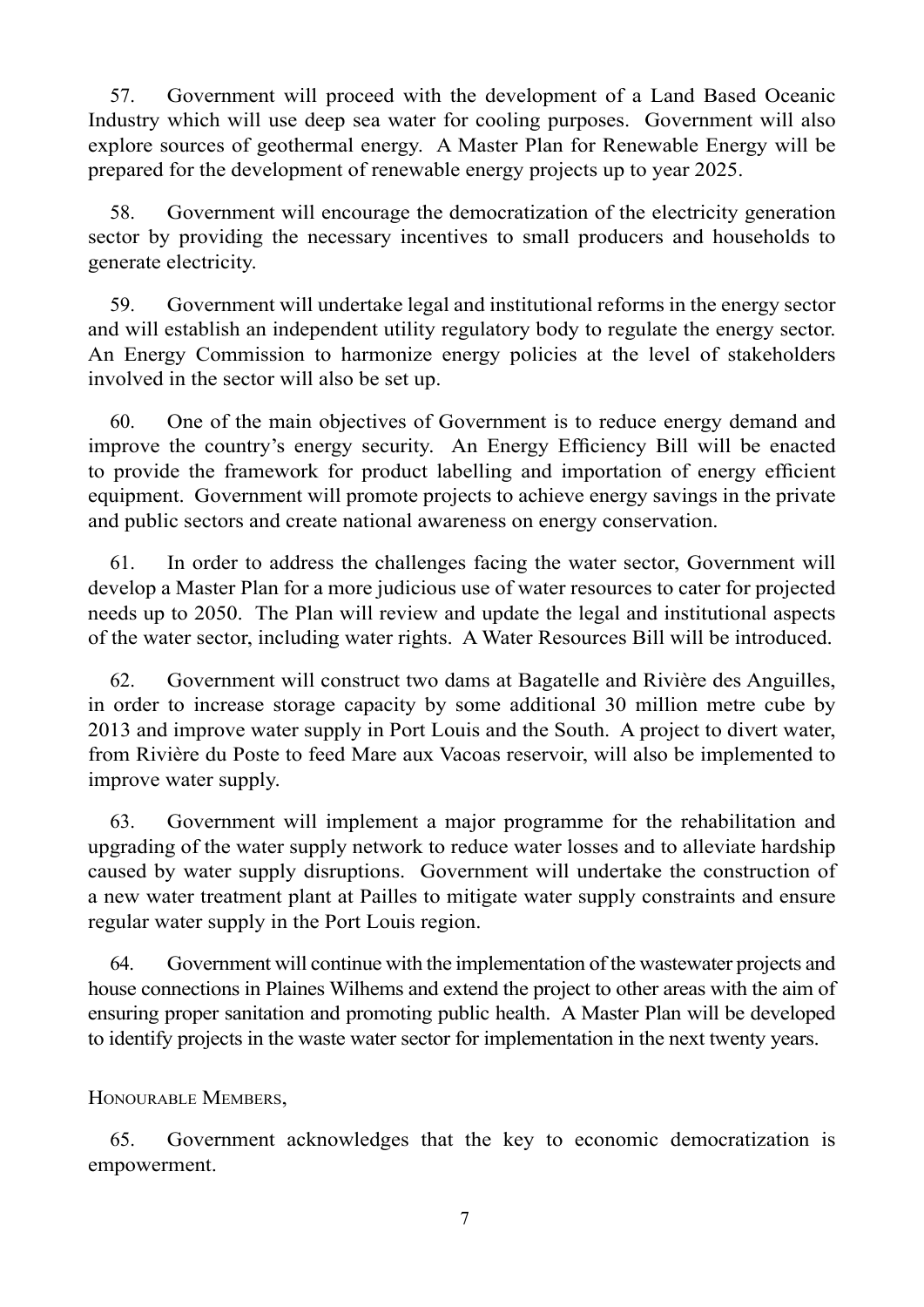66. Government recognizes that the human being is at the centre of sustainable development and that equal opportunity to participate in development is a pre-requisite to nation building.

67. Government pledges to redouble its efforts to combat poverty in all its forms while ensuring that the process of economic democratization reaches every section of our population.

68. To better achieve its objectives and fulfil its commitments to improve the living standards of the population, Government has created a separate Ministry to look specifically after Social Integration and Economic Empowerment. The main focus of this Ministry will be to enhance the quality of life of the vulnerable groups through greater social justice and human development.

69. It will assist the needy citizens of Mauritius, Rodrigues and the outer islands by exploring all avenues open to them to access economic resources and facilities. Furthermore, it will ensure that these citizens are fully integrated in the mainstream of our society. A strong and diversified platform will be put in place to address poverty, fight exclusion, promote inclusive and sustainable growth and secure social progress.

70. The National Empowerment Programme will continue to provide dedicated support to specific vulnerable groups on a countrywide basis. Pending a reassessment of the level of poverty, the immediate area of intervention will be to extend assistance under the Eradication of Absolute Poverty Programme to the totality of families identified in 229 pockets of poverty across the country.

71. Government will build greater synergy and coordination in poverty reduction strategies and programmes in order to achieve higher efficiency and effectiveness in the national drive against poverty. The main areas of interest and intervention will be in social housing, training and education, capacity building and employment, infrastructural development and provision of public utilities, and health and recreation, the main objective being to bring about behavioural change in these citizens which would eventually empower them and promote responsible citizenship.

72. Government will pay special attention to the socio-economic empowerment of less-able persons. It will also set up and maintain a common database to ensure better complementarities of social programmes and provide a more comprehensive and effective set of services to beneficiaries.

73. Government will organize an '*Assises de l'Intégration Sociale*' to enlist the support of the civil society, the private sector and other development partners for the elaboration of a comprehensive and integrated action plan for the empowerment of vulnerable groups.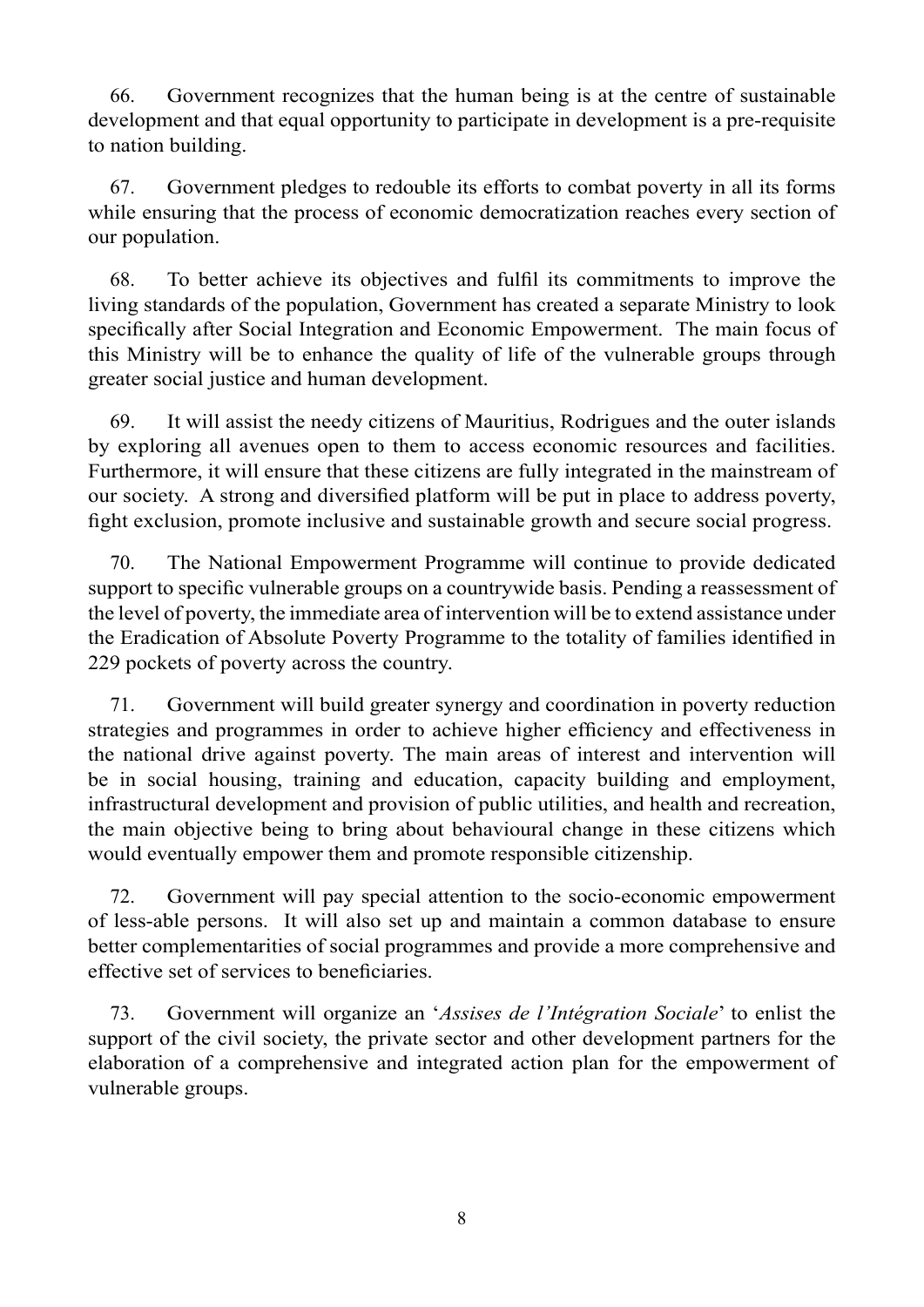Honourable Members,

74. Government will adopt an economic policy geared towards progress and prosperity for the whole nation. Government will ensure that there is a fair and equitable distribution of the national wealth.

75. Government is strongly resolved to ensure a fair balance between economic imperatives and social exigencies.

76. Government fully understands the hardships experienced by the unemployed and the plight of low income families when prices rise. One of the top priorities of Government is therefore to create more jobs by boosting economic growth while maintaining a low inflation environment to protect the purchasing power of our fellow citizens.

77. Government will strengthen the endeavour to make of Mauritius a globally competitive economy. Reforms will be pursued to improve the ease-of-doing business, the investment climate and to further open up the country to foreign investors, expertise, ideas and capital. The focus will be on building the economic pillars of the future while at the same time further consolidating the existing ones and enhancing their competitiveness.

78. Government intends to transform Mauritius into a Duty Free Island with the objective of enhancing tourism and making Mauritius a more dynamic trading hub.

79. Government will accelerate the democratization of the economy, thus further broadening the economic and business circle in the country. To this end, measures will also be taken to encourage direct participation of workers and other stakeholders in major economic activities including energy production, manufacturing, financial services, Information and Communication Technology and tourism. Furthermore, to ensure workers' participation in land and property development, the Employees Real Estate Investment Trust will be revamped to fulfil its mission.

80. Government will give due consideration to workers who produce the wealth of the nation. In this respect, the National Pay Council will be phased out and the tripartite mechanism will be reinstated as a permanent forum for discussions amongst the social partners with a view to better understanding and responding to the challenges that face the country.

81. Government will consolidate the country's economic resilience to successfully cope with external shocks and global uncertainties.

82. Government will endeavour to consolidate public finances to bring down the budget deficit and public debt further.

83. Government will bring fiscal reforms to further improve the tax system and ensure it is efficient, fair and conducive to both large economic operators and small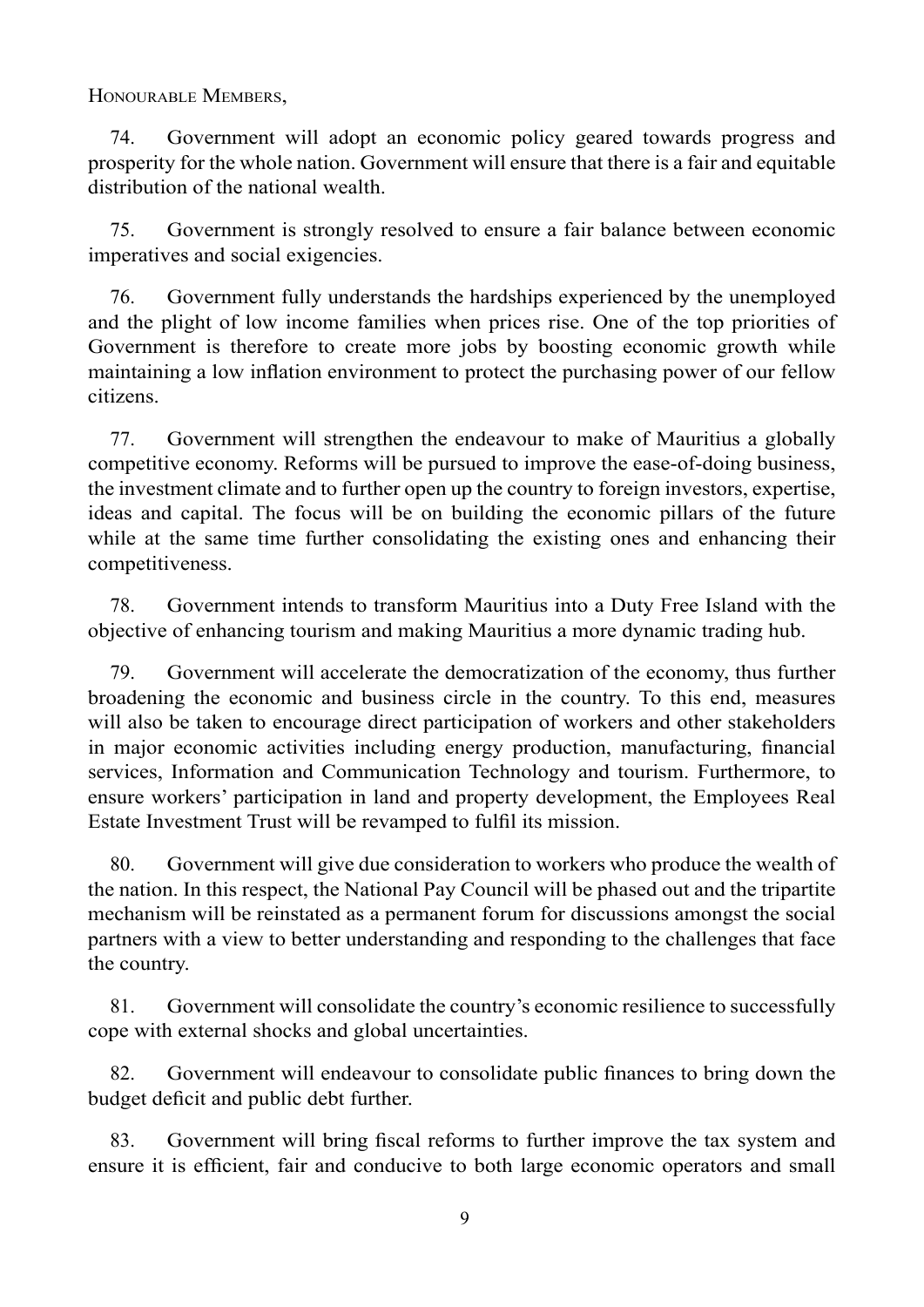and medium entrepreneurs. The proposed reforms will relieve taxpayers and encourage investment and savings. The National Residential Property Tax and the tax on interest will be abolished.

84. Government will speed up the setting up of an Integrated Tax Administration System. This will facilitate tax audits and intensify the fight against tax evasion and fraud through better data and information management.

85. Government will also speed up the modernization process of other revenue departments.

86. Government will continue to promote efficiency and effectiveness in public finance management by better planning and consolidating the implementation of Performance-Based Budgeting (PBB). Emphasis will be laid on better accountability and transparency. The scope of PBB will be extended to cover local authorities and statutory bodies. The emphasis will be on results in service delivery.

87. Government will also introduce new legislation for Public Finance Management which will provide a comprehensive and modern legal framework, compatible with PBB.

88. The soundness and stability of our financial system have been crucial to resisting the impact of the global financial crisis. Government will build further upon this strength. Policies will be aligned with global trends.To maintain Mauritius as a clean and credible financial services sector, Government is committed to adopting international norms and standards in banking, insurance, securities, corporate governance and antimoney laundering and to the implementation of the recommendations made under the IMF/World Bank Financial Sector Assessment Programme and those of the Financial Stability Board.

89. Government will set up an Ombudsperson Office for the whole financial services sector, both banking and non-banking.

90. Government will introduce a Limited Partnership Bill and a Foundation Bill to give a new impetus to the development of the global business sector. Government will pursue efforts for further diversification of the sector both geographically and in terms of the activities of global business companies. Government will also ensure that whilst our country remains a jurisdiction of sound repute fully compliant with international norms, our International Financial Centre remains a competitive one.

91. To pursue the reforms relating to pensions, Private Occupational Pension Scheme legislation will be enacted including measures to better protect the purchasing power of pensioners.

92. Government will continue to empower Ministries and Departments by improving their capacity to implement capital projects and delivery of services. In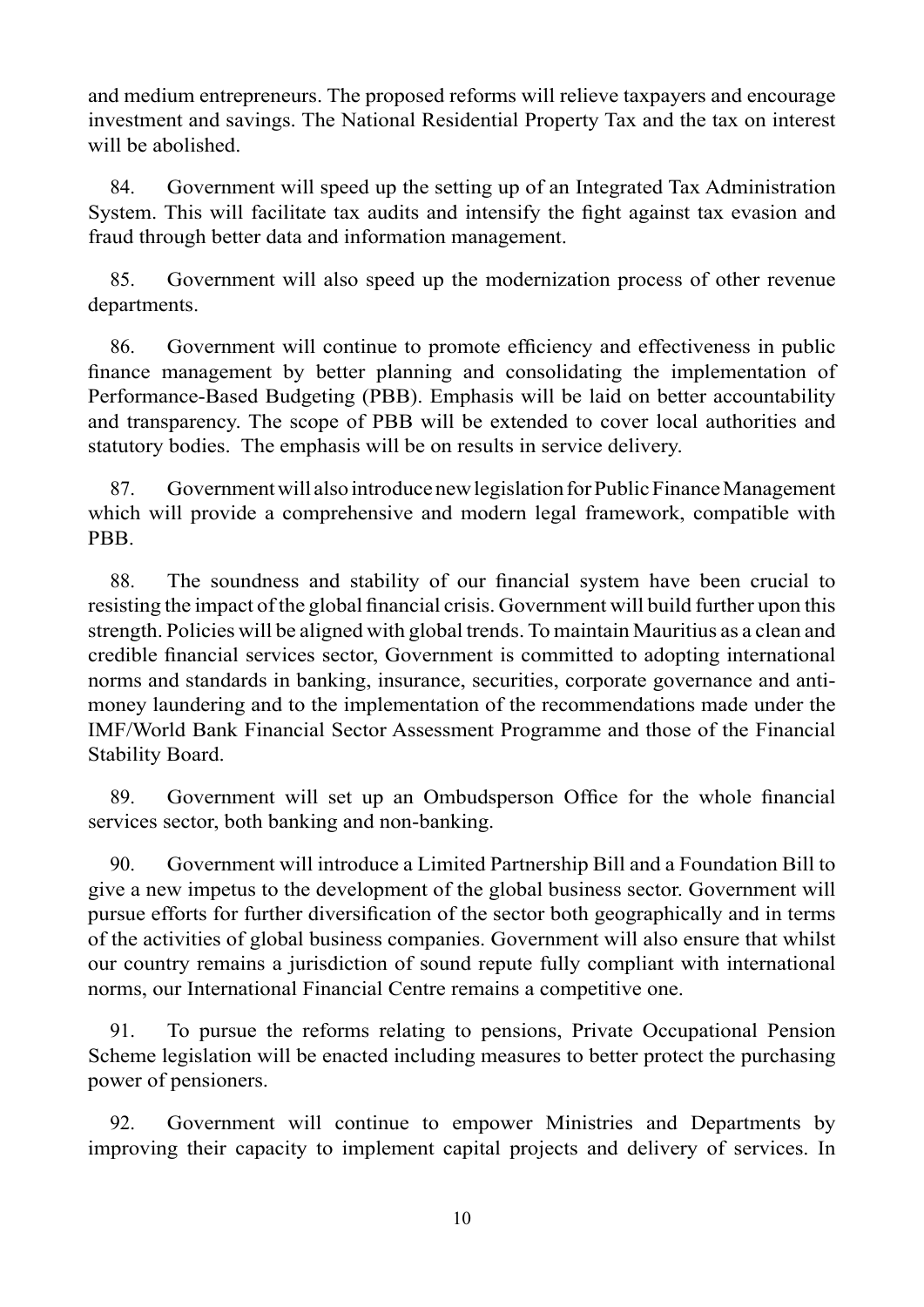this regard, the public procurement system will be further reviewed, modernized, decentralized and supported by the implementation of an e-procurement platform.

93. Government will step up its collaboration with other countries in the region so that we can make significant progresstowards an effective common market. Government will work to derive maximum benefits from the interim Economic Partnership Agreement with the European Union. It will build on the work already started by the Indian Ocean Commission.

94. Government will pursue initiatives to develop Mauritius as a service hub for the region and as a link between Africa and Asia. Efforts will be pursued to position Mauritius as a Centre for Capacity Building by supporting the operations of the Regional Multidisciplinary Centre of Excellence and the IMF's African Regional Technical Assistance Centres.

95. Government will establish an International Arbitration Centre and take necessary action to promote legal process outsourcing.

96. To further improve the Doing Business Climate, facilitate trade and reduce the cost of importing and exporting, Government will modernise and rationalise regulations and licensing agreements.

97. Government will enhance the use of the Public Sector Investment Programme and the Projects Plan Committee to ensure that capital projects are carried out within the time frame and budget. In this context, the capacity of Ministries and Departments to plan, prepare and implement projects will be strengthened.

98. Government will also provide the necessary infrastructure to support private sector and PPP projects including the Road Decongestion Programme and Renewable Energy Projects.

99. To further expand economic infrastructure for sustainable growth, a study will be undertaken in view of the reopening of the Port of Mahebourg.

Honourable Members,

100. With a view to establishing standards and help boost the Construction Sector, the new Construction Industry Development Board Act has been promulgated. In order to bring in greater professionalism in this sector, Government will:

- review the Professional Architect Council Act and the Registered Professional Engineering Council Act; and
- introduce a new Professional Quantity Surveyors Bill.

101. Government will ensure that the National Development Unit pursues its mandate to enhance the quality of life of the population through the provision of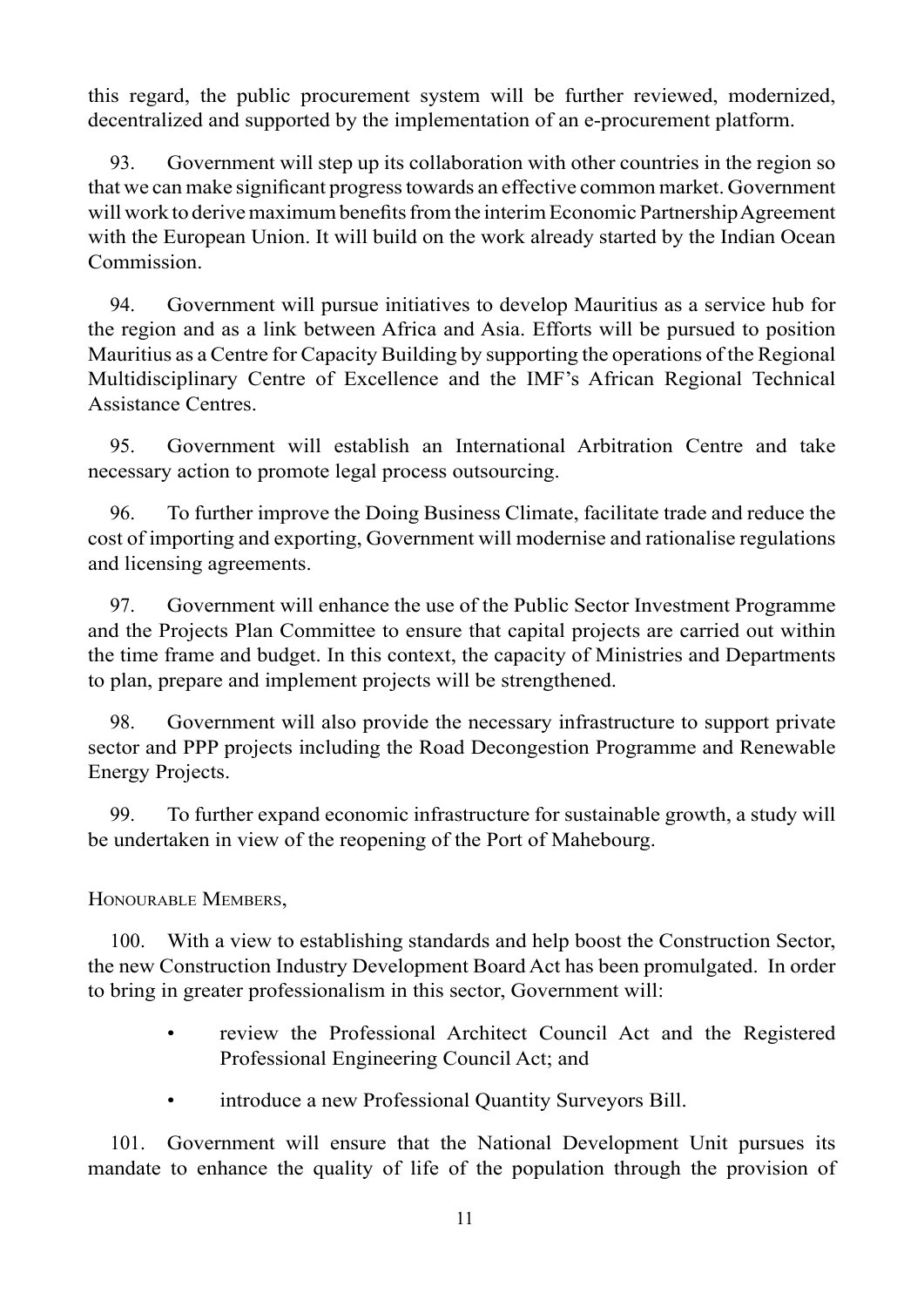community-based infrastructure and amenities as well as the implementation of an effective Land Drainage Programme over the island.

102. The free travel scheme for the elderly, the disabled and students, which became operational in 2005, will be maintained. The mechanism for disbursement will be reviewed to ensure efficiency.

103. Government will introduce new measures to address the problem of road safety among which will be a new driving centre. The Road Traffic Act will be re-examined and regulations will be made for the outsourcing of the examination of vehicles and to authorise the use of personalised number plates on vehicles amongst others.

104. With a view to providing an efficient land transport system, Government will come up with a strategy paper for the land transport sector.

105. Government, in its attempt to alleviate and solve the traffic congestion problem, will soon embark on a Bus Modernization Programme to upgrade bus services throughout the island. The aim being to offer fast, frequent, convenient and more attractive services to the commuters. This programme also includes the construction of an alternative mode of transport on the Curepipe-Port Louis corridor. The *metro-léger*  project will be reconsidered.

106. Special consideration will be given to the National Transport Corporation to put it on a sound financial footing and to ensure its sustainability.

107. The Shipping Sector plays a vital role in the economic development of the country. Government will make regulations under the Merchant Shipping Act 2007 to ensure compliance with the International Maritime Conventions to which Mauritius has adhered. The objective is to have an effective Maritime Administration and a sound Ship Registry Framework.

108. In view of the increase in regional traffic, the Mauritius Shipping Corporation Ltd will be reorganized.

Honourable Members,

109. Government will continue its proactive foreign policy aimed at strengthening our international relations, in particular with our traditional partners while consolidating our *acquis* and further widening our economic base.

110. Government will give particular attention to forging special and strategic partnerships with a view to accelerating the socio-economic development of Mauritius. Government will also work towards the deepening of cooperation with friendly countries.

111. Government will intensify its action to defend the right to effectively exercise sovereignty over the Chagos Archipelago and will explore all options available to ensure its early return to Mauritius and the resettlement of the archipelago.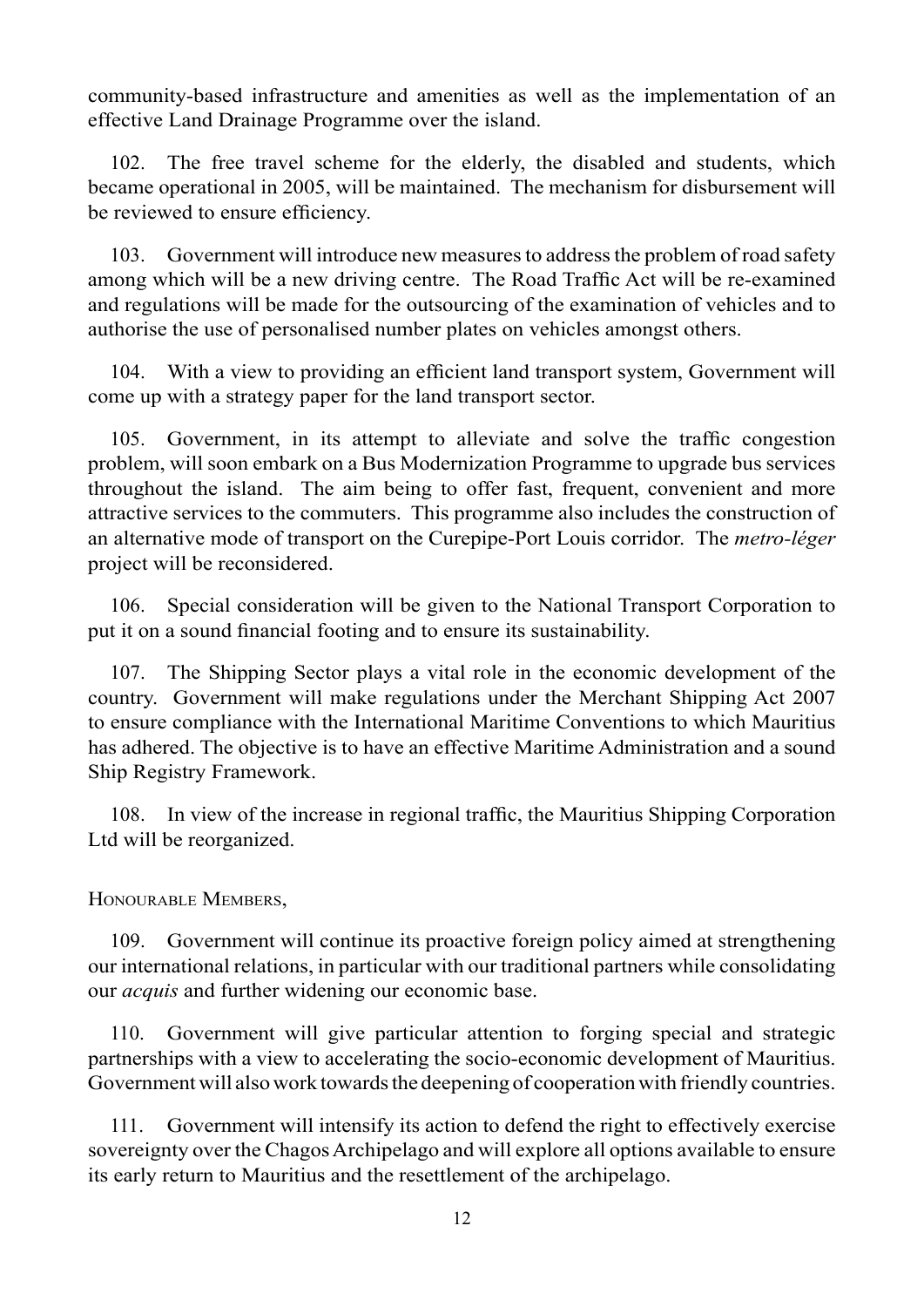112. Government will make a submission to the Commission on the Limits of the Continental Shelf for an extended continental shelf in the region of the Chagos Archipelago.

113. Government will continue to work constructively with France in the comanagement of Tromelin without prejudice to our sovereignty.

114. Government will continue to support initiatives aimed at preserving and promoting peace and security in particular in Africa and the Indian Ocean region, including addressing the issue of terrorism.

115. Piracy is becoming a serious concern for maritime security in the Indian Ocean. This may have very adverse impact on the stability and development of our region. Government will continue to work very closely with neighbouring countries, the European Union and international organisations like the United Nations Office on Drugs and Crime to ward off this new threat.

116. Government will pursue the policy of developing circular migration schemes thereby encouraging the mobility of our work force to acquire new skills and consolidate their experience overseas with a view to developing entrepreneurial ventures upon their return.

117. Government will take steps to accelerate the process of regional integration. Government will also encourage cross-border initiatives in key sectors such as food security, climate change, infrastructure, ICT, renewable energy and marine resources development.

118. Government will continue to pursue an active international trade policy for Mauritius to fully integrate into the global economy.

119. Government will ensure the effective implementation of anti-dumping and countervailing legislation to safeguard the interests of our domestic industry.

120. Government will, in consonance with the objectives of Maurice Ile Durable, support and promote the interests of Small Island Developing States.

121. Government will participate actively in all efforts of the international community to address issues relating to climate change and sea level rise.

Honourable Members,

122. Government will complete the construction of some 550 low cost housing units by February 2011 on 11 sites across the islands. 10,000 additional housing units will be constructed for lower and middle income groups. Some 1000 arpents of land to be made available within the context of the Government/MSPA deal, will be used for the construction of the new housing units.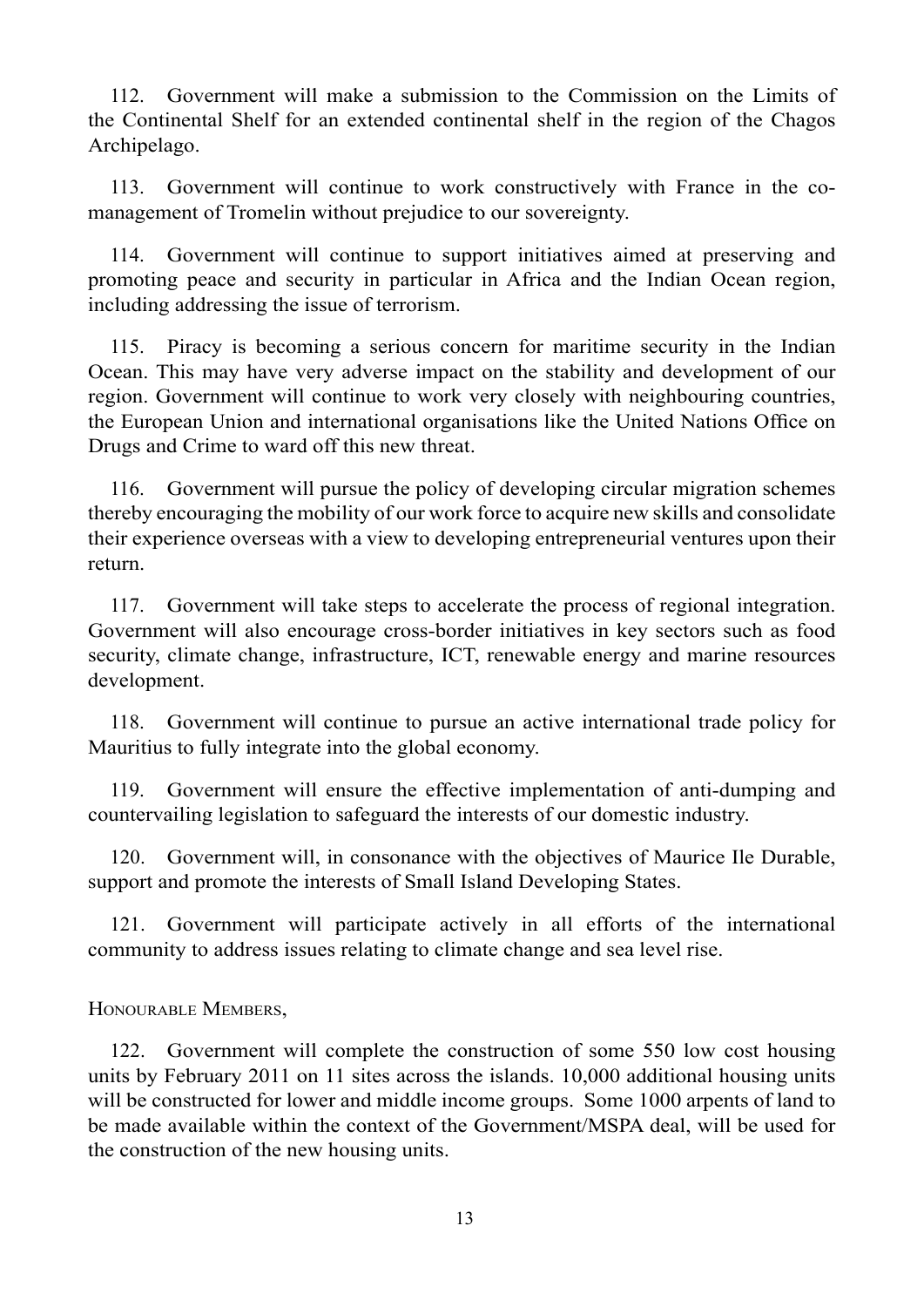123. In line with the democratization process, Government will allow those at the lower rungs of the ladder to also have access to "fully serviced sites" where they will be able to construct houses on their own on plots of land of 60 toises. At the end of five years, around 1000 such lots will have been allocated to eligible beneficiaries who will also benefit from prototype plans and loan facilities.

124. The LandAdministration, Valuation and Information System project, commonly known as LAVIMS, is an ongoing reform program that will deliver the essential building blocks for a modern Land Administration and Management System for the Republic of Mauritius. The main outcome of the project will provide an instrument for the effective use and development of land resources to achieve economic prosperity, social equity and preserve the natural beauty of the island. A national digital cadastre integrating a valuation roll for all residential and commercial properties will be created.

125. Government will shortly introduce a new land Use Planning and Development Bill which will provide for the consolidation of all planning related legislation into a single piece of legislation and at the same time make provision for streamlined appeal procedures through the creation of an Independent Planning Appeal Tribunal.

126. Government will carry out a comprehensive review of the five Municipal Council Areas and the existing urban Outline Schemes which are outdated.

127. With the introduction of the Business Facilitation Act, the Local Authorities are mandated to issue Building and Land Use Permit within a period of two weeks. Government will further streamline procedures to ensure that development projects are not unduly delayed.

#### Honourable Members,

128. Government will sustain its policies, programmes and projects from a gender perspective while extending technical assistance to all Ministries for the formulation of gender sectoral policies. Women Centres will be revamped into "one-stop shops", thereby promoting the concept of decentralized services.

129. To boost women entrepreneurship, women will be trained and empowered in the informal sector for the setting up of home-based activities and micro enterprises. A Trading House will be set up at the seat of Enterprise Mauritius to provide a marketing showcase and an outlet to them. A Documentation/Research Centre on Gender Issues will be set up. Additional Women/Empowerment Centres will also be constructed.

130. Government will sustain its policies for the promotion of family welfare and protection from domestic violence through the implementation of the National Action Plan to Combat Domestic Violence and the National Action Plan on the Family. Protection of victims and rehabilitation of perpetrators of domestic violence will be reinforced through the proclamation of the Protection from Domestic Violence (Amendment) Act and formulation of a Victim Empowerment and Abuser Rehabilitation Policy.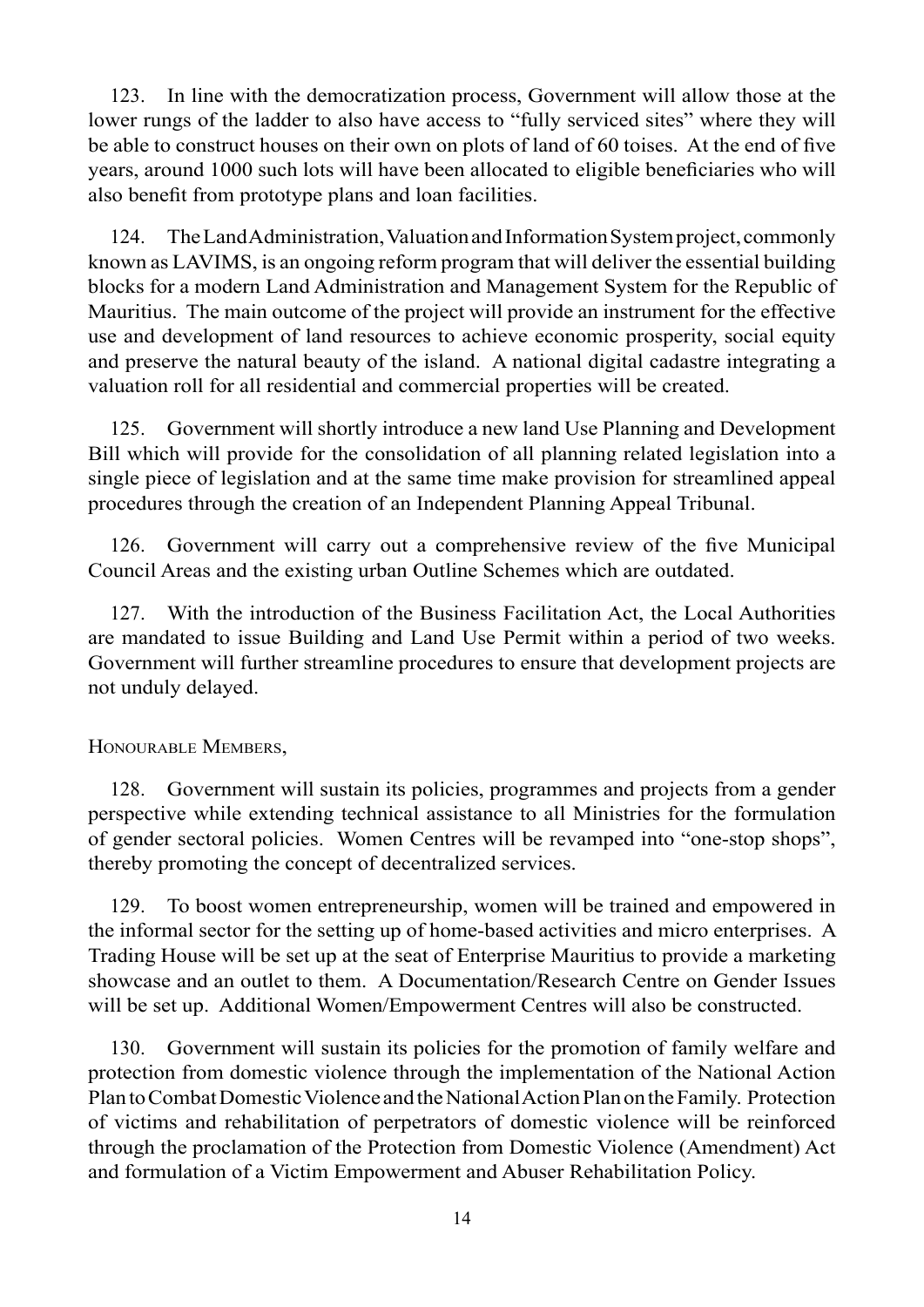131. In light of the findings of a study on teenage pregnancy, Government will devise policies and a National Plan of Action to address the issue.

132. Government will intensify its actions to better protect the child. The National Parental Empowerment Programme will therefore be strengthened to better equip parents with necessary skills to enhance parent-child interactions. Child Protection Clubs will be set up at school level.

133. Conscious of the need to incorporate, in national legislation, the provisions of the United Nations Convention on the Rights of the Child and to ensure that loopholes in existing legislation pertaining to children are removed, Government will come up with a Consolidated Children's Bill.

Honourable Members,

134. Government will consolidate its strategies and policies to improve the tourism product portfolio to be more responsive to market demand.

135. The recommendations of the Tourism Sector Strategy (2009-2015) will be implemented with a view to sustaining future tourism growth.

136. Emphasis will be laid on a controlled development strategy with focus on service quality and environmental preservation and enhancement. Government will further impress on tourism operators the need to adopt best environmental practices and eco-friendly measures.

137. Our tourism and eco-tourism product will be diversified through development of additional niche sectors such as cultural/heritage tourism and eco-tourism.

138. Government will intensify the campaign to enhance the visibility of Mauritius as an attractive up market tourism destination in traditional markets as well as in emerging ones. In this respect, advertising campaigns will be carried out jointly with airlines and trade partners

139. More emphasis will be placed on e-marketing with increasing recourse to intense web campaigns.

140. Government is committed to creating the appropriate conditions to facilitate the participation of all stakeholders in the different spheres in the tourism sector. To further the democratisation process in this sector, a Tourism and Hotel Investment Trust will be created. Necessary measures will be taken and the legal framework will be set up to further open up the sector providing new opportunities for investment, employment and new ventures. Better integration of the tourism sector will be promoted.

141. Additional welfare schemes for the benefit of the employees of the tourism sector will be set up.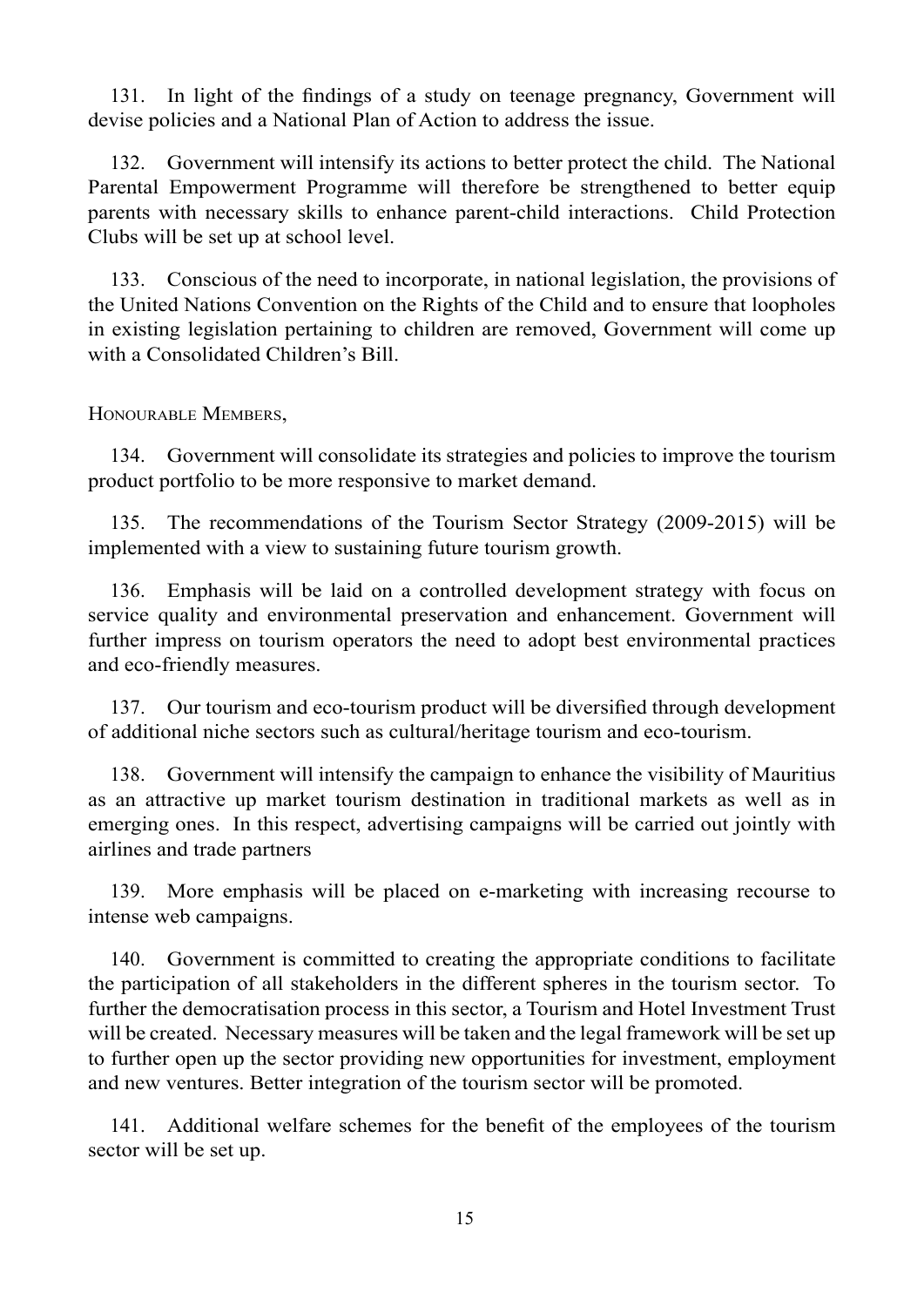142. Government will ensure that leisure facilities and services are made more accessible to the population.

Honourable Members,

143. Government is committed to further consolidating equity, quality and relevance at all levels of the education and training system.

144. With regard to Pre-school education, the existing grant scheme applicable to children aged 4 will be extended to cover 3 year olds.

145. In line with internationally accepted best practices, Government will encourage the use of mother tongues to facilitate teaching and learning. Government will work towards the introduction of 'Mauritian Kreol' and 'bhojpuri' as optional subjects in schools. In this regard, existing research work will be supplemented and consolidated so as to develop an agreed standardised spelling and grammar. Equal consideration will be given to other languages used in Mauritius.

146. More equity and inclusiveness will be introduced into the current Laureate Scheme. Government will explore the possibility of awarding scholarships to a larger number of students.

147. The management and funding framework of grant-aided secondary schools will be reviewed.

148. In order to alleviate the difficulties of a larger number of students, Government will review the current formula for the payment of SC and HSC examination fees.

149. In order to improve access to upper secondary education, Government will establish new and innovative pathways for students who have successfully completed the O- level/ School Certificate either in the academic or technical /vocational stream.

150. The Special Needs Education Sector will be restructured in order to ensure that no child is deprived of education on account of any form of impairment or disability. In this respect, the present Grant in Aid formula payable to NGOs engaged in special needs education will be reviewed.

151. Government will consolidate measures and actions to reduce the failure rate at the end of the primary cycle. Special pedagogical programmes will be introduced to enhance performance.

152. Government is committed to sustaining the digital revolution in education. The teaching and learning process as well as school management will be digitally assisted. Appropriate measures will also be taken for the provision of laptops and free internet access to needy students.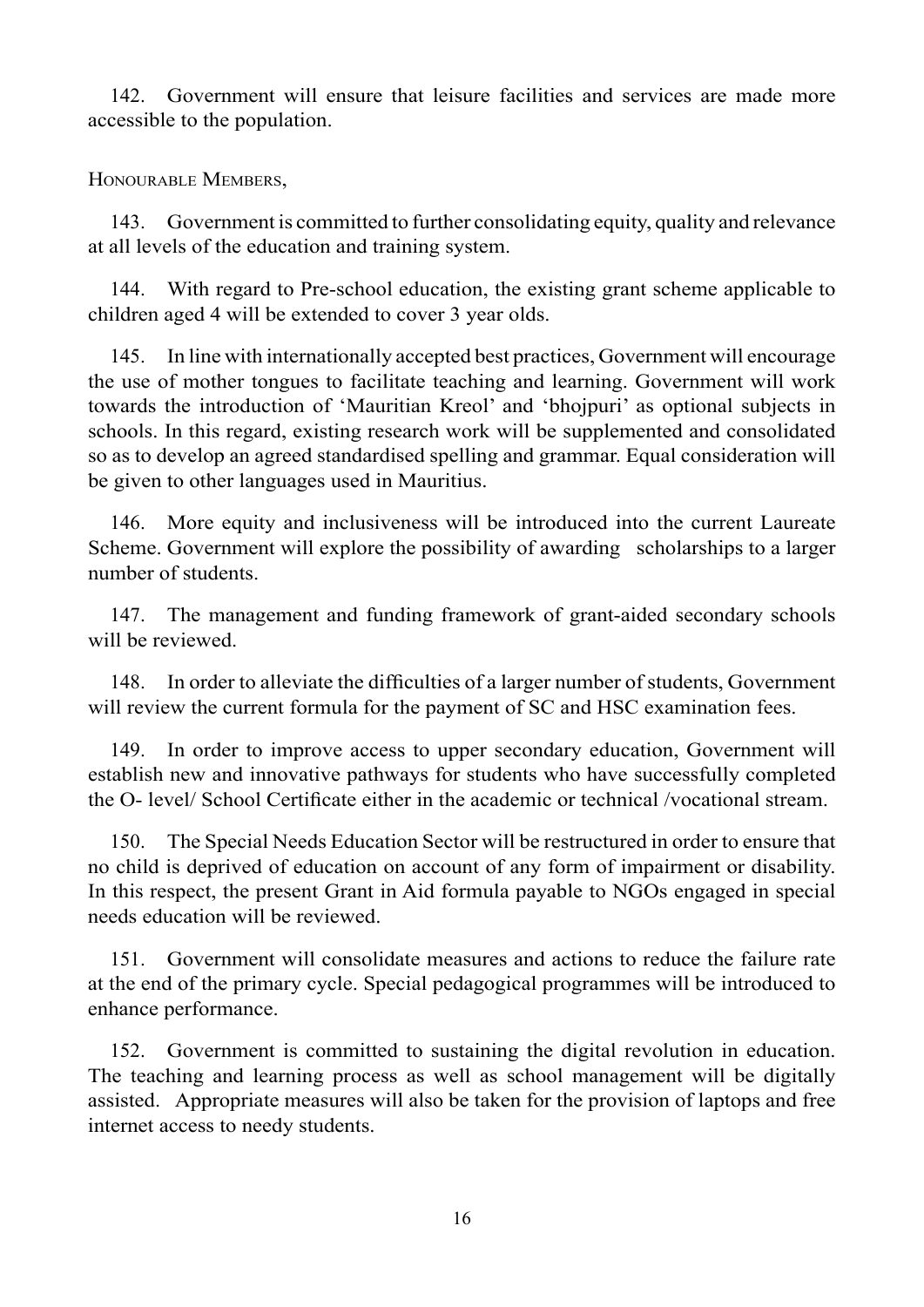153. Government is committed to addressing the issue of indiscipline and misbehaviour in schools. The School Psychological service will be reinforced and community participation in collectively dealing with cases of students with behavioural problems will be encouraged. Internationally tested programmes like "Roots of Empathy" will be introduced.

154. As part of an inclusive education strategy, Government will implement a comprehensive academic programme to cater to the needs of talented and gifted students thereby nurturing the abilities of all.

155. Government will further decentralize technical and vocational education and training. It will ensure that Mauritius positions itself as a regional hub in that sector.

156. In order to help our citizens better manage their education, training and future employment, an ICT-based "*Centre d'Orientation Académique et Professionelle*" will be set up.

157. To help reduce the labour market mismatch, a national audit exercise will be carried out to set up a database on training and human resource development.

Honourable Members,

158. Government will pursue the modernization process of the agro industrial sector. The sugar industry will continue to be transformed into a sugar cane industry with the full participation of the small planters. Every effort will be made to ensure that the remaining measures under the Multi Annual Adaptation Strategy 2006-2015 are completed in an efficient manner.

159. Government will seek opportunities to increase the revenue of producers through value addition. The Fair-trade certification will be promoted and Government will provide the necessary support to small sugar cane producers to subscribe to the Fair-trade system.

160. Food security remains a major challenge for a net-food importing country like ours. To increase our food self-sufficiency ratio, Government will introduce a Food Security Stimulus Package of Rs 2 billion to assist planters, breeders and fishermen to maximise local production.

161. The Agricultural Services including the Division of Veterinary Services will be reorganised with a view to making them more responsive to the exigencies of a modern agro-industrial sector. This will ensure a better provision of services to planters, breeders and the industry as a whole.

162. An Institute of Agri-food Biotechnology will be set up to enable producers to have accessto genetically superior varieties and high quality seeds or planting materials. Diagnostic services on plant and livestock diseases will be improved. Existing training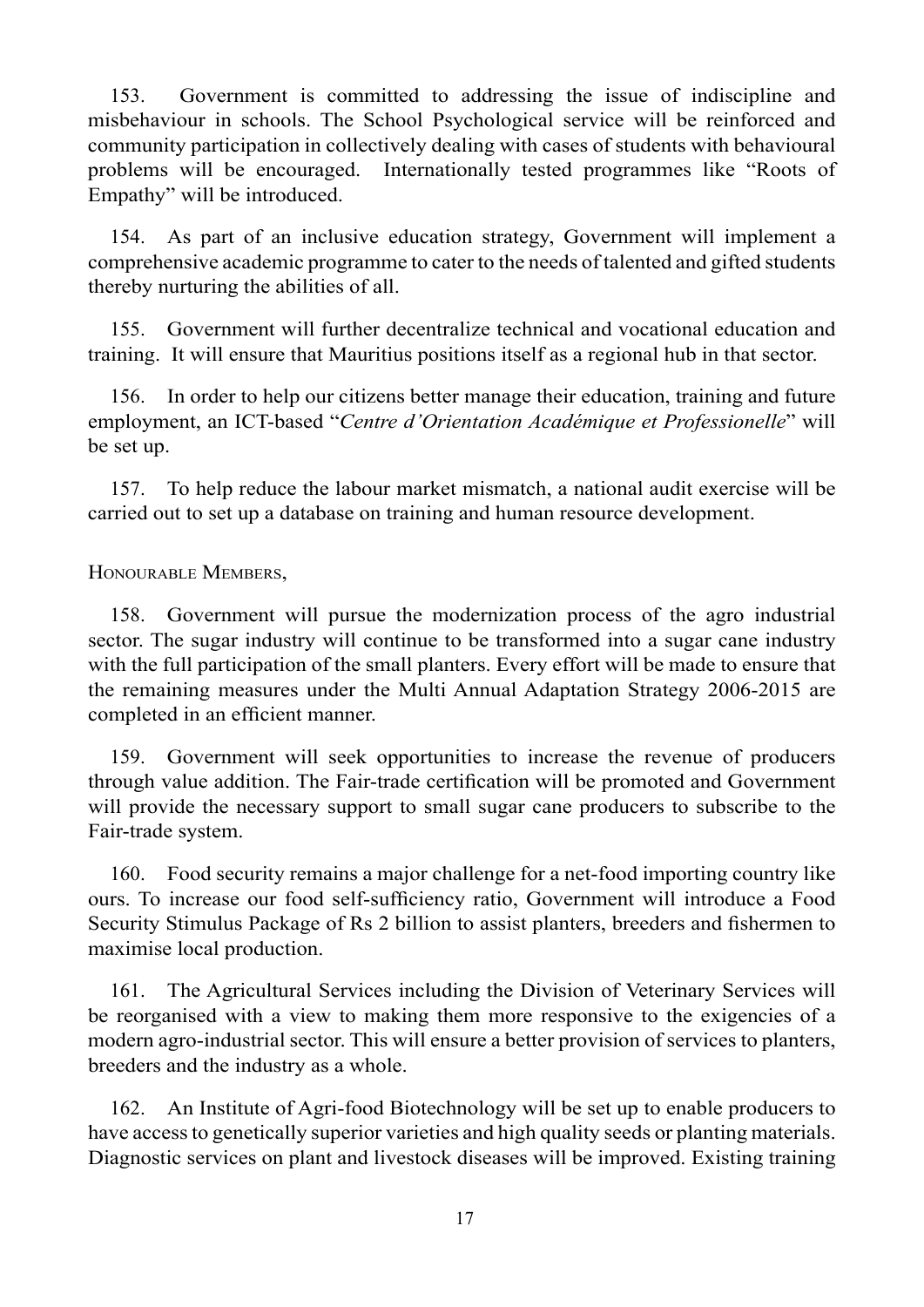institutions will be upgraded. Laboratories will be accredited so that our produce can access new export markets.

163. A national auction for fresh vegetables and fruits will be set up to enable consumers to have access to high quality produce that meets the standards of food safety.

164. Government will expedite the setting up an *Agricultural Production and Marketing Information System* which will provide correct information on a real time basis to planters to enable them to better plan their planting and production.

165. A National Agricultural Land Bank will be set up to ensure that agricultural lands are used optimally.

166. Government will set up a National Meat and Milk Board to give a boost to the livestock sector and maintain the momentum of the new pig breeding scheme.

167. Government will accelerate the setting up of four model dairy farms to showcase modern breeding techniques and to promote value addition.

168. The National Food Laboratory will be accredited to promote certification and give a boost to exports of livestock and sea food products.

Honourable Members,

169. Government is committed to pursue efforts to ensure that the industrial sector continues to play a pivotal role in the structural transformation of the economy. In this contextGovernmentwillfoster consolidation ofthe sector and focus on itsmodernization supported by information, knowledge, science, technology and innovation to enable the production of high value, branded and a more diversified range of products for a wider market. Measures will be implemented to ensure sustainable industrial development through eco-friendly processes and products.

170. Government will establish a Scanning Mechanism that would systematically scan regional and global markets to identify opportunities for the development of specific competitive sectors and products. This will lead to an "*Observatoire de L'industrie*" that provides for economic intelligence and information dissemination to economic operators and policy making. The 'Observatoire' will facilitate the integration of the industrial sector in the global value chain, identifying niches where Mauritius has a competitive advantage.

171. A strategy to re-dynamize exports aimed at market consolidation and diversification will be formulated. The export promotion strategy will be revisited in line with developments in the global marketplace. New export avenues in the region will be explored to take advantage of trade liberalization in COMESA and SADC.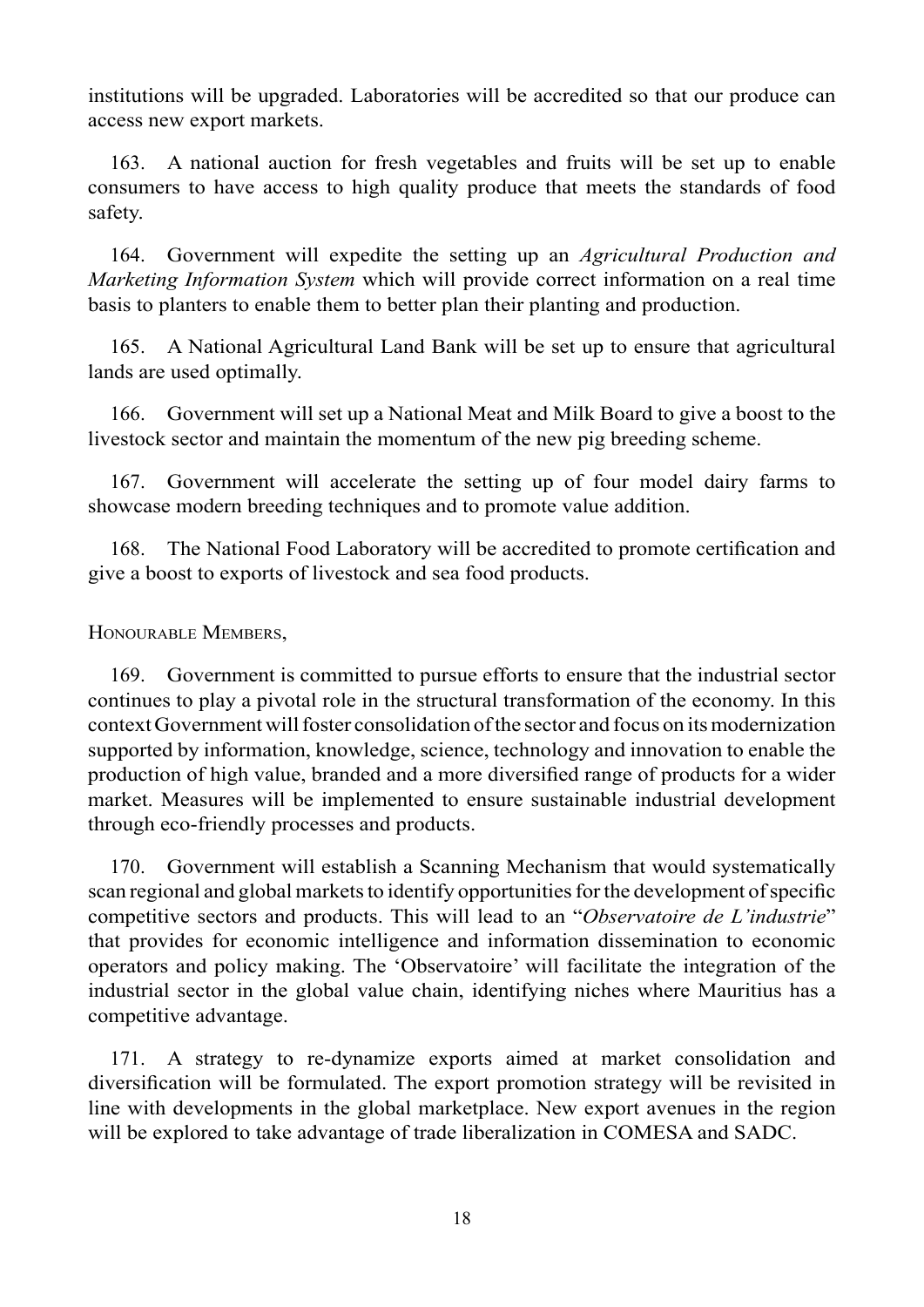172. Government will develop supply side capabilities in areas of fashion, design and creativity, product development and branding, quality and compliance and ecofriendly technology.

173. Government will provide support to enterprises in their drive to be environmentally compliant to meet increasing consumer exigencies for eco-friendly products. In this context, emphasis will be laid on cleaner production through a Resource Efficient and Cleaner Production Programme, with the support of UNIDO/UNEP.

174. Government will set up an Industrial Advisory Council for greater synergy among private and public sector stakeholders.

175. In order to maintain a safe stock of petroleum product for the country, Government will consider proposals for the construction of additional storage capacity to store 15,000 metric tons of Mogas and 10,000 metric tons of Gasoil.

176. The Legal Metrology Division will be modernised. Further training will be provided to its officers and new testing equipment will be acquired.

177. With a view to fostering the development of a viable film industry in Mauritius, Government will elaborate and implement a new framework for the film industry which will provide a roadmap for financing, marketing and regulating the industry.

Honourable Members,

178. Governmentisconsciousoftheneedtoensureeconomicandsocialdevelopment without compromising the quality of life of future generations. Through the Maurice Ile Durable vision, it will ensure the integration of environmental considerations into policies as a means of achieving balanced development. A white paper to define a long term Maurice Ile Durable policy, will be elaborated.

179. Environmentally sensitive areas such as our rivers, wetlands, beaches, lagoons and coral reefs are natural assets on which our development model is highly dependent. Government will come up with comprehensive legislative and institutional frameworks to protect and enhance these resources for the benefit of the present and future generations. Awareness and educational programmes will be undertaken to bring about a more responsible behaviour and attitude towards nature.

180. Government will take bold and firm actions to take up the challenge of climate change through a vulnerability assessment.

181. Government is committed to strengthening the existing enforcement and compliance mechanism for more effective pollution control and the protection of our natural resources. The Environment Protection Act and other associated environmental laws will be reviewed.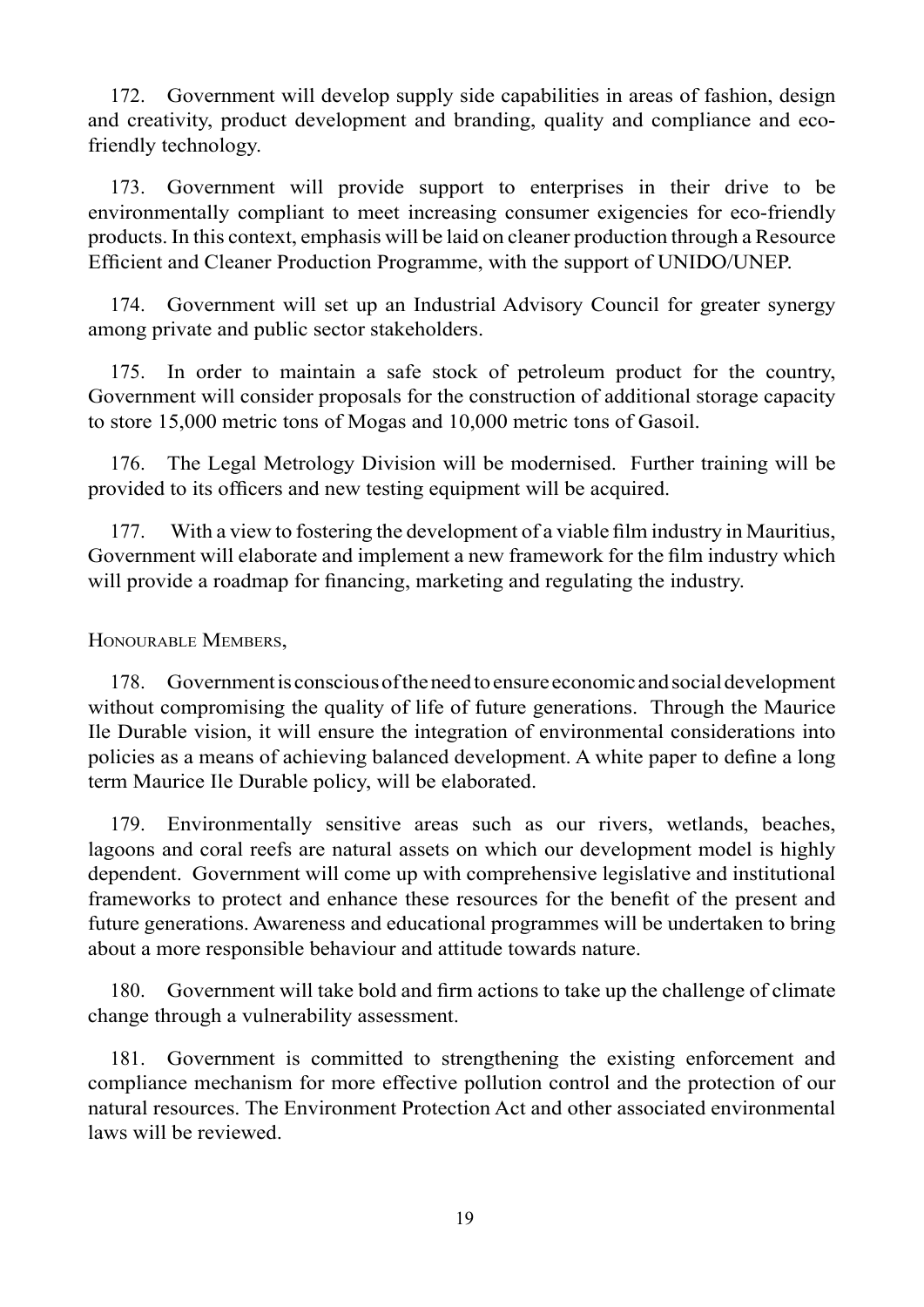182. Local Authorities will also be empowered to play a more effective role in environmental management and sustainable development.

Honourable Members,

183. Government will invest further in tertiary education through the physical expansion of existing institutions and the setting up of new "*Campus Universitaires*" in different parts of the Republic of Mauritius. In addition, in order to create a culture of higher learning in the country, the 24/7 concept will be extended to tertiary education.

184. Government will pursue its policy to transform Mauritius into a Centre of Excellence in Higher Education in the region. Government will reinforce steps to attract renowned Tertiary Educational Institutions through the provision of appropriate incentives and through bilateral and multilateral Mutual Recognition Agreements.

185. In order to enable the attainment of the objectives set to achieve the development of a skilled, versatile and competent workforce and to promote social mobility, Government will strive to reach an objective of one graduate per family.

186. Government will continue its endeavour to make Mauritius a regional hub for tertiary education.

187. Government will set up a one-stop-shop for tertiary education, to facilitate access to information. The Tertiary Education Loans Scheme will be reviewed.

188. In a bid to promote research and intellectual property development,Government will review the existing legal framework for intellectual property rights and will establish a Mauritius Intellectual Property Office and a National Intellectual Property Council.

189. Government will organise a National Research Foresight Exercise with the participation of all scientists engaged in scientific research. The ultimate objective will be the preparation of a time-bound Action Plan on Research and Development with clearly defined deliverables.

190. Government will put in place incentives for the development of a research culture in the tertiary education institutions through improvement of linkages between education institutions and the world of work.

191. Government will give a new drive to science popularization and sensitization of science activities in Mauritius. Science Parks will be set up; the emergence of start ups in Science and Technology will be encouraged, including venture capitalization through linkages with key international partners.Awards and research grants will also be awarded to young scientists wishing to pursue research in Scientific fields of relevance to the local economy.

192. The support of business and industry will be sought to fund key research projects in line with the needs of the country.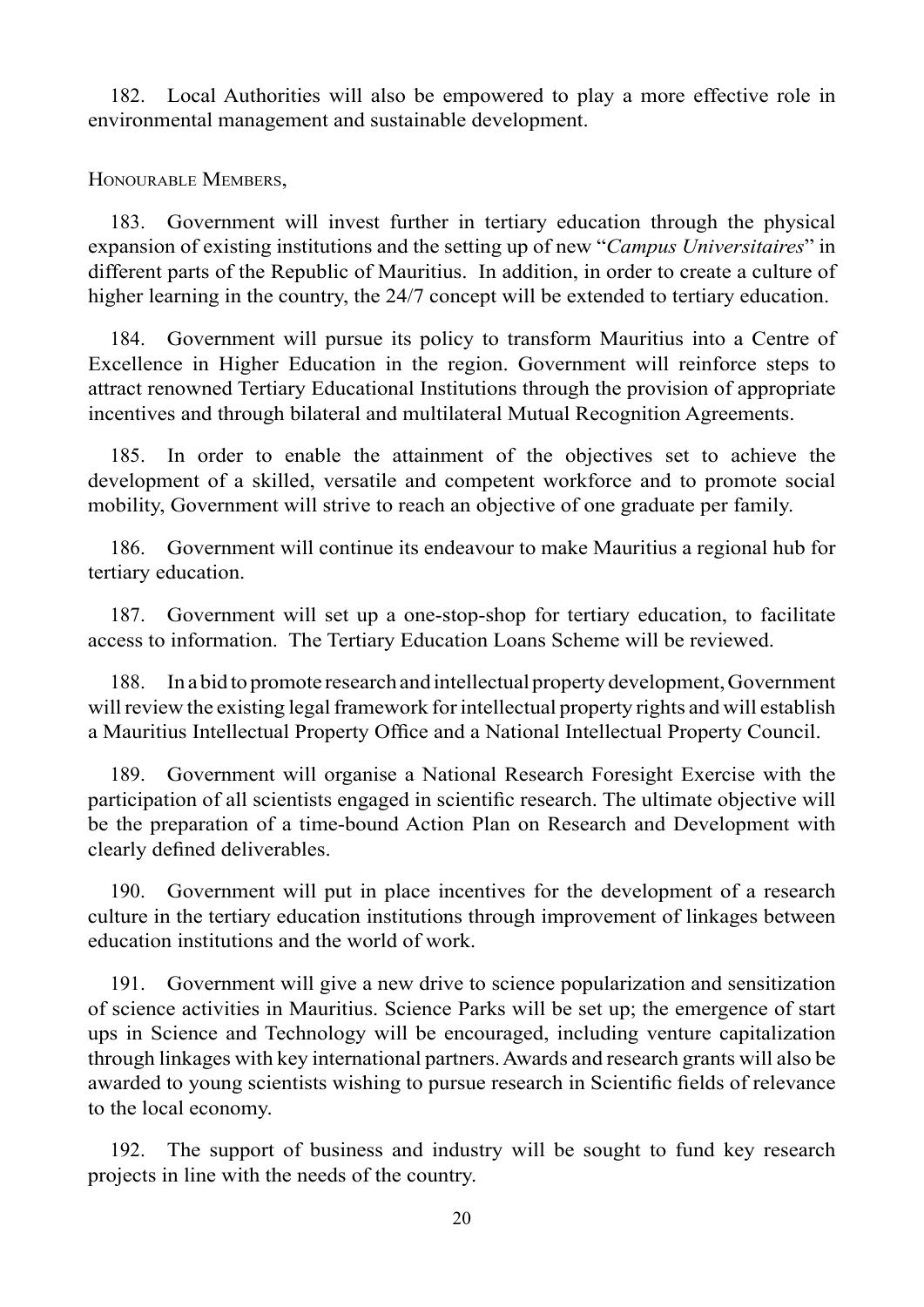193. Government will provide incentives for tertiary education institutions to come up with programmes in new emerging areas such as nanotechnology, renewable energy, marine sciences and life sciences which may be developed at a later stage as new pillars of the Mauritian economy.

194. A new culture of Open and Distance Learning will be promoted, through the setting up of the Open University and its development to include provision of courses in key areas of the economy. Government will give a new thrust to emerging languages in the business sector, through the setting up of the Language Institute under the Open University.

195. Government will promote the cultivation of seaweed with a view to developing an industry based on value added transformation of seaweed for human consumption, cosmetic applications and medical and pharmaceutical uses.

Honourable Members,

196. Young people constitute a dynamic force for social harmony, democracy and equality. They are an essential resource for sustainable development and are the very foundation upon which a nation is built. Government will therefore continue to give a special attention to our youth and will come up with a series of new programmes for their personal growth and fulfilment and their effective participation in the development process for social transformation. The programmes will include, inter alia, the following:

- review of the National Youth Council Act to give a better representation to young persons on the Board
- training in entrepreneurship to youngsters
- construction of new youth centres in different parts of the island and upgrading of existing ones

197. Government will pursue the policy of democratization of sports with a view to fostering a culture of sports among Mauritian citizens. An Integrated Strategic Plan for Sports will be prepared in collaboration with the sports federations and the National Olympic Committee.

198. New sports complexes will be constructed in different parts of the Island and the existing sports infrastructure and facilities will be upgraded and/or expanded. New sports disciplines like cricket, hockey, beach soccer, beach volley and track cycling will be promoted.

199. In order to stimulate local football, the Steering Committee Master Plan will be implemented. Several football grounds will be upgraded and allocated to first and second division football teams. A new football stadium of international standard will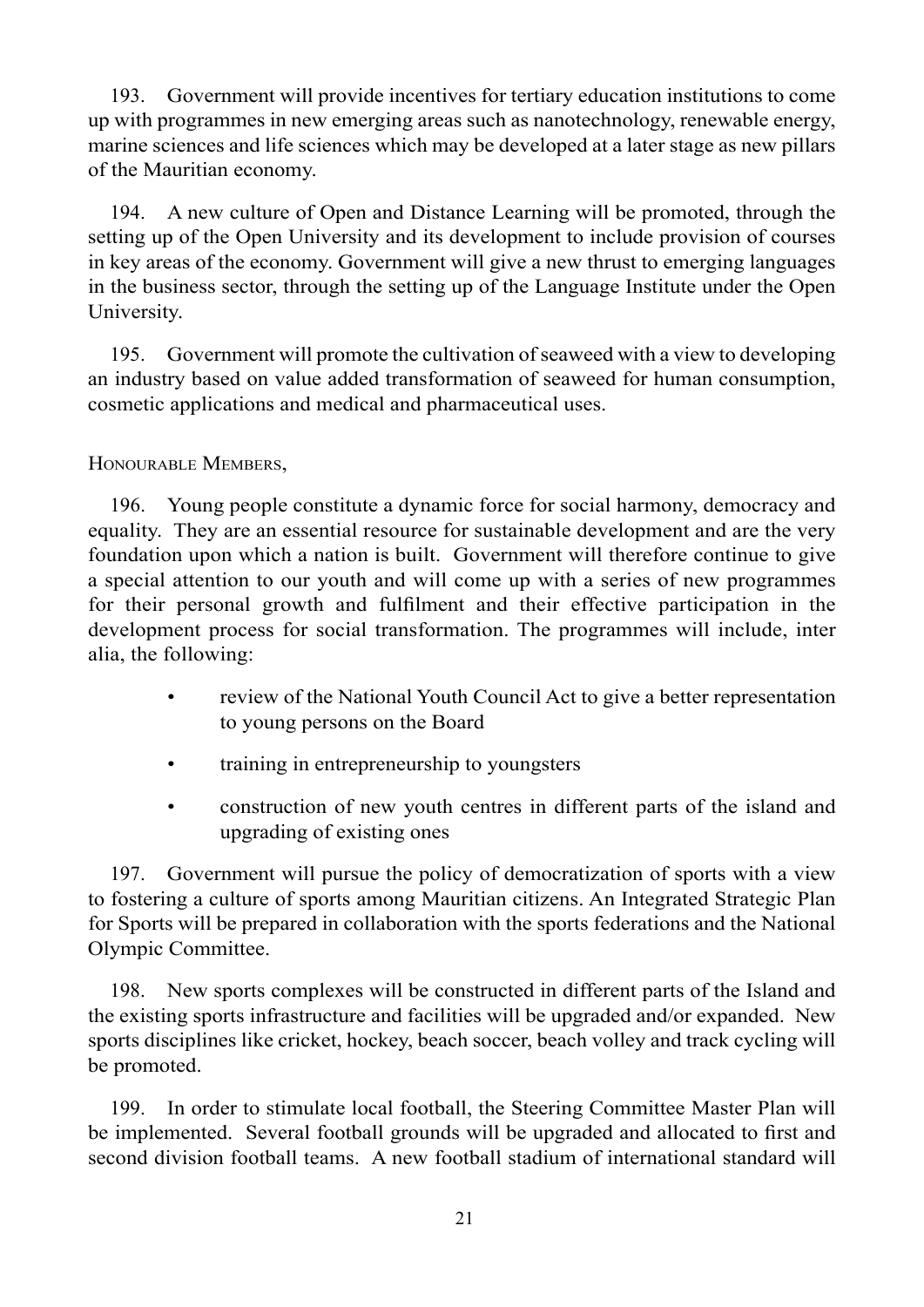be constructed in the south of the Island. The grant to first and second division football teams will be increased to partly finance the professionalisation of football in Mauritius.

200. A National Institute of Sports will be set up on the premises of the Anjalay stadium .to enhance the performance of Mauritian athletes at regional, continental and international levels and to ensure that local sports talents are nurtured and developed to pursue excellence at all levels.

201. The Sports Act will be amended to address weaknesses in the existing legal framework and to cater for new developments and challenges in the sports sector.

202. Government will also implement a new scheme for the economic integration of retired high level athletes.

203. The synthetic athletic track at Camp du Roi Stadium in Rodrigues will be replaced

Honourable Members,

204. Government will maintain payment of Basic Pensions to all elderly persons, widows, orphans, and persons with disabilities.

205. Government will review the social protection system to ensure that the most vulnerable groups of the society are provided with adequate protection. In that respect the Social Aid and other relevant legislations will be reviewed.

206. Government will proceed with the construction of new social security offices in various regions around the island. In addition, efforts will be pursued to improve the counter services in the various social security offices to provide a better customer service.

207. Government will act as coordinator and provide all facilities to encourage private sector employers with less than 50 employees to submit their returns and pay their monthly contribution electronically. In this context, an aggressive campaign will be carried out to encourage all employers to pay their contribution electronically by 2015.

208. Government will review the organizational structure of the National Pension Fund to improve the effectiveness and efficiency of its investment functions. In that context, relevant amendments will be brought to the National Pensions Act.

209. Government will construct a building to house the inmates of the Probation Home for Girls to ensure that the rehabilitation program for the residents is carried out in a more conducive environment.

210. Government will construct two additional Recreation Centres for the elderly in the North and in the South of the Island in order to provide recreational facilities to a greater number of elderly persons.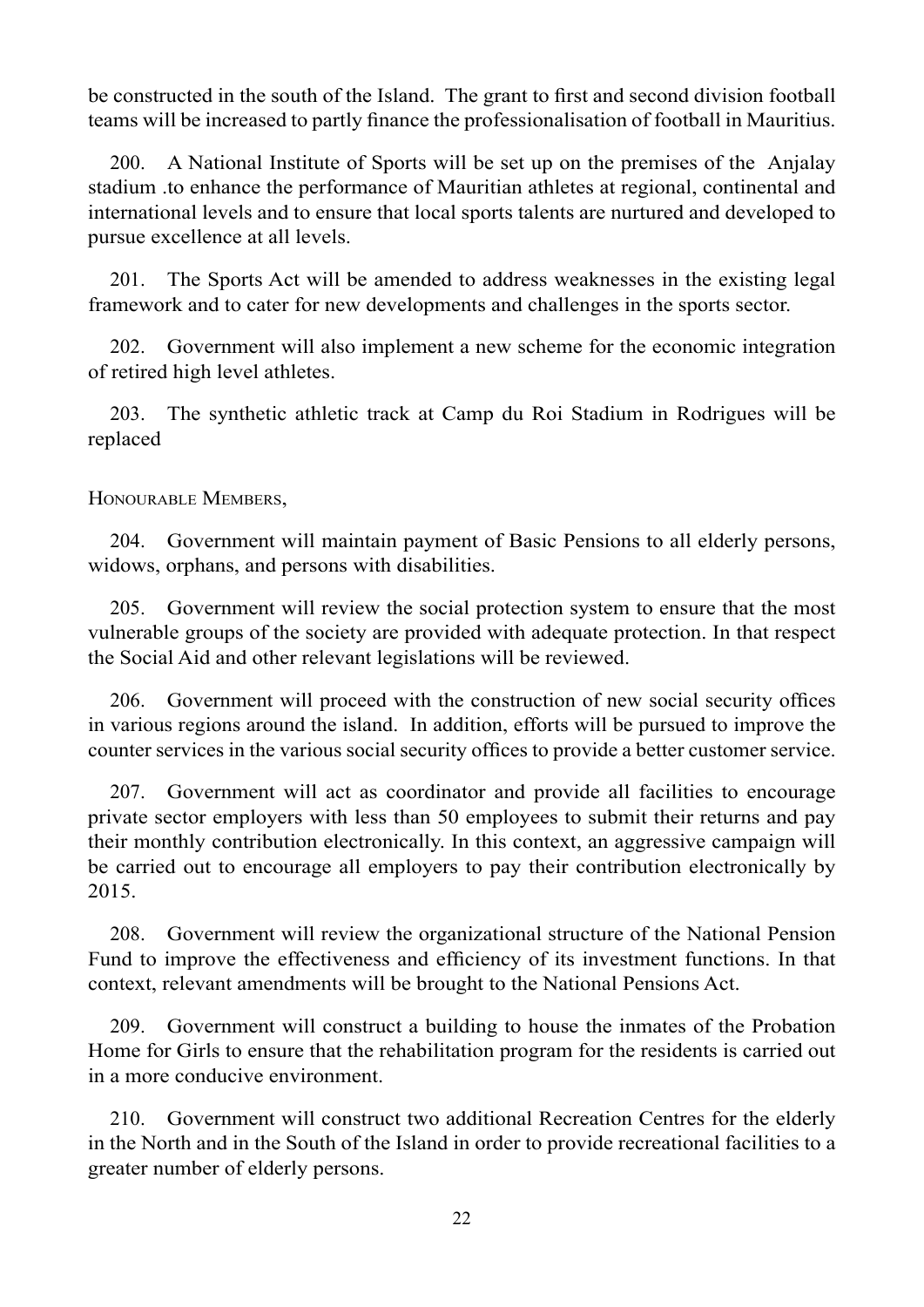211. In view of the increase in the number of elderly, Government will implement a Carer's Strategy with a view to :

i. creating a pool of some 3000 carers over the next 5 years;

ii. providing basic training on home-based care; and

iii. providing respite care to all persons providing care to the elderly.

212. Government will formulate appropriate policies geared towards promoting active and healthy ageing.

213. Government proposes to launch an IT Literacy Programme for the benefit of elderly persons with a view to promoting lifelong learning and to enable them to keep pace with development issues.

214. Government will further promote the integration of persons with disabilities by facilitating their access to training, education, employment, health, and ensure the protection of their human rights amongst others.

215. Government will proceed with the construction of a Respite Care Centre for children with disabilities. These children will benefit from specialized services and rehabilitation including leisure facilities. The respite care facilities will be beneficial not only to the disabled children but also to their parents who require some respite.

216. Government will proceed with the extension of the Foyer Trochetia with two additional living Units in order to cater for a greater number of severely disabled elderly persons.

217. Government will take necessary measures to promote national solidarity by ensuring capacity building of NGOs through the setting up of a 'National NGO Resource Centre'. The Centre will act as a focal point for NGOs and will provide an integrated approach to service delivery to NGOs and civil society at large.

Honourable Members,

218. A major review of local government legislations will be undertaken in order to better meet the aspirations of the population. Consideration will be given to the creation of new Municipal Councils.

219. A new formula will be devised to better respond to the requirements of local authorities and reduce disparities between urban and rural areas.

220. Government will pursue the implementation of the E-Business Plan with a view to offering a unique local government portal to the public, and facilitating networking amongst Local Authorities.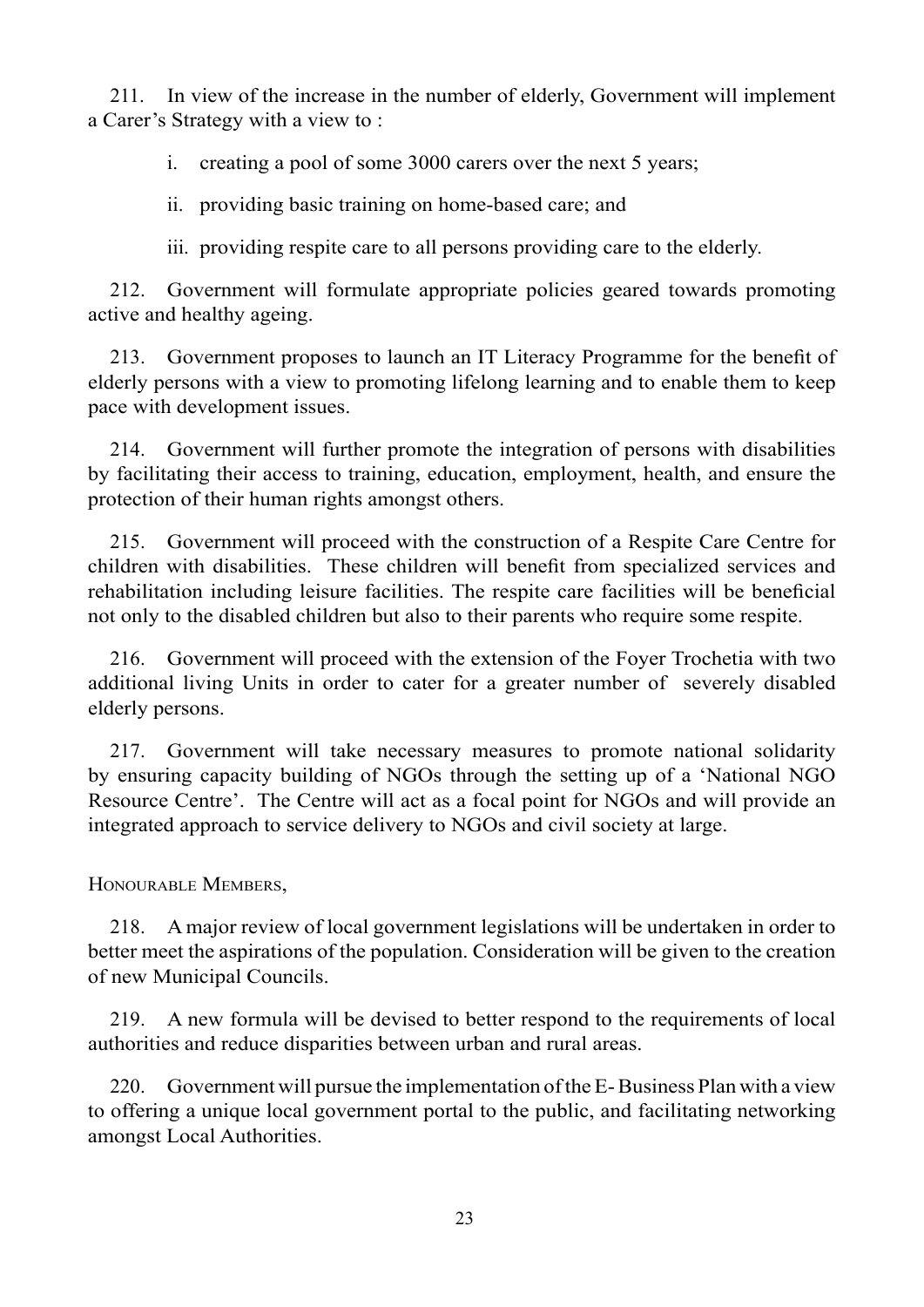221. Government will implement a coordinated and integrated solid waste management programme in line with the concept of Maurice Ile Durable.

222. Government will implement a Business Process Review in each local authority with a view to upgrading business processes and workflow in Local Authorities, adopting improved corporate governance practices, reporting, transparency, maximizing efficiency gains and improving service delivery.

223. Regarding the Government Fire Services, the Government will, *inter-alia,* undertake a full review of its fire and emergency cover across the whole country and enhance its rescue capability to deal with more complex incidents.

224. Government will also review the fire safety legislation to ensure consistency and relevance.

225. Efforts to improve control and management of beaches will be pursued. Additionally access to public beaches will be democratized and, security will be enhanced through the installation of CCTV surveillance system.

226. As regards Agalega, Government will embark upon an important programme of infrastructure development and provision of more housing, health and educational facilities. The productive capacities relating to agriculture, livestock and fisheries will also be enhanced.

227. In St Brandon, measures for environmental protection will be pursued and strengthened.

Honourable Members,

228. In the Health sector, the goal of Government is to benchmark our health services to the best in the world. Government remains committed to achieving the Millennium Development Goals regarding health standards.

229. Government will set up an Institute for Women's Health to cater for the specific health and medical needs of women with state-of-the-art technology.

230. Given that the proportion of the elderly population above 65 years old is increasing, a National Geriatric Hospital will be set up to cater for the specialized needs of this group.

231. A National Paediatric Hospital will also be set up to treat, inter-alia, complex congenital and acquired conditions which children suffer from.

232. A new Block comprising 6 Operation Theatres, 1 Intensive Care Unit and wards to accommodate a total of 136 beds will be constructed at Victoria Hospital.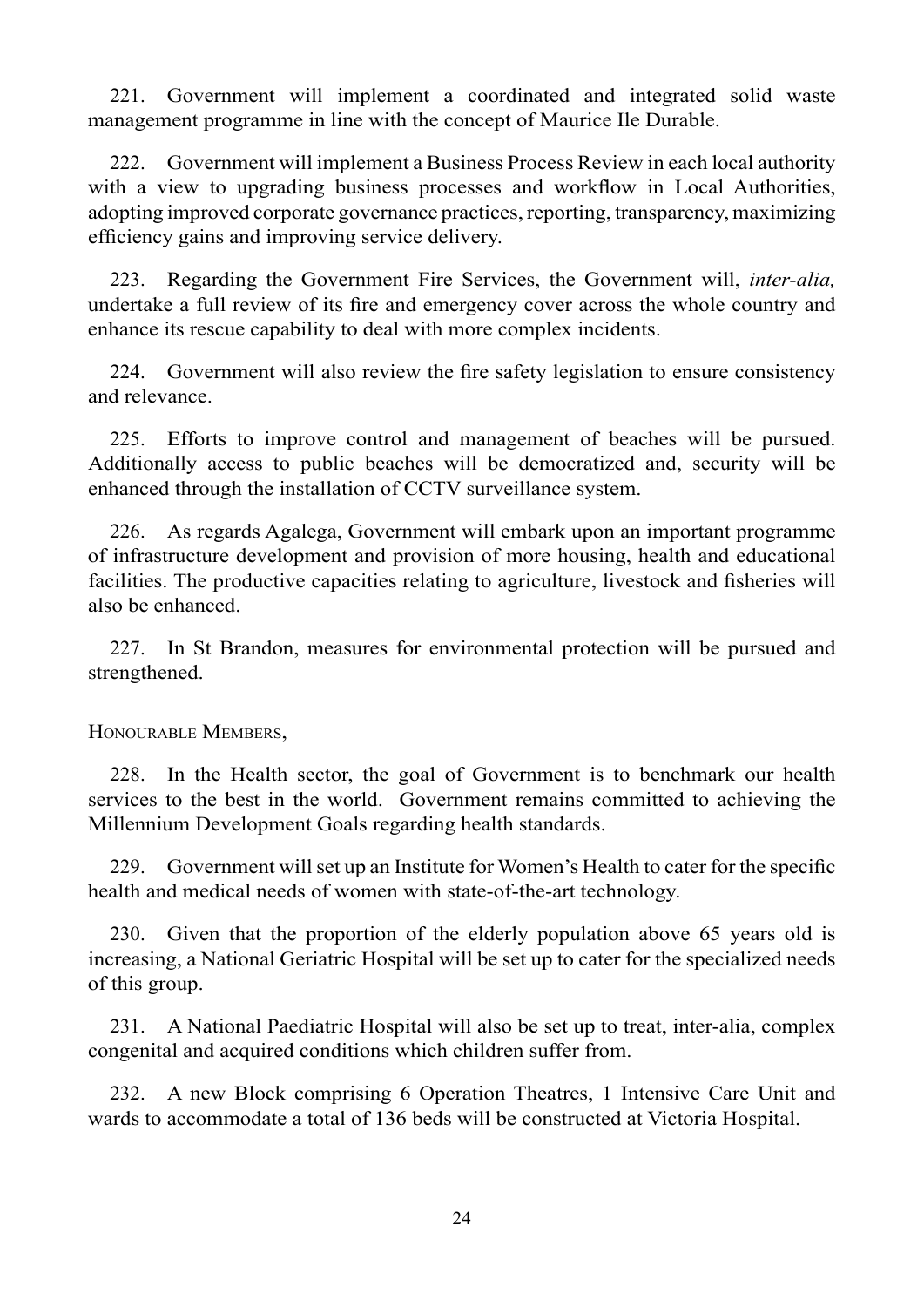233. A modern National Health Laboratory Services Building will be constructed with laboratory services of international standards to cater for new disciplines such as Immunology, Genetic Testing and Bioinformatics.

234. Public hospitals and health centres will be made more patient-friendly by improving communication between the health personnel and the patients' families through training and capacity building in customer care.

235. With a view to modernizing the quality of health services, Government will continue to invest massively in the acquisition of latest medical equipment including mammography machines, anaesthetic machines, new operating tables, new haemodialysis machines, endoscopy equipment as well as sophisticated MRI and CT scanners.

236. Specialist services such as cardiology and neonatal intensive care will be extended to all regional hospitals. Neurosurgery and Spinal Surgery Units will be set up in the New Block at Victoria Hospital as well as an Endodontic Unit.

237. The Cardiac Centre will be upgraded to operate as part of a Regional Institute of Cardiology that will be set up in Mauritius.

238. Clinical Audit, which is a quality improvement process that upgrades patients care and outcomes, will be introduced within our health service.

239. Ayurvedic services will be strengthened and extended to all health regions.

240. Amaster plan aiming at upgrading and reinforcing primary health care services so as to decrease the workload in public hospitals will be implemented.

241. The mediclinic concept will be used for strengthening the primary health care network.

242. The recent pandemic of AH1N1 has highlighted the need to review our strategy towards other communicable threatening diseases such as Chikungunya and Dengue. The Communicable Diseases Control Unit will be consolidated to strengthen surveillance. Besides, measures to control all aspects of Environmental Health and Food Security will be strengthened.

243. In line with the World Health Organisation Action Plan for the Prevention and Control of Non Communicable Diseases (NCDs), action will be taken to strengthen the organizational structure for dealing with the NCDs.

244. The Diabetes and Cardiovascular Health Centre recently opened at Souillac Hospital will implement an intensive capacity building programme.

245. A new Digital Mammography Screening Service will be set up with a view to reducing mortality from breast cancer by early detection and treatment.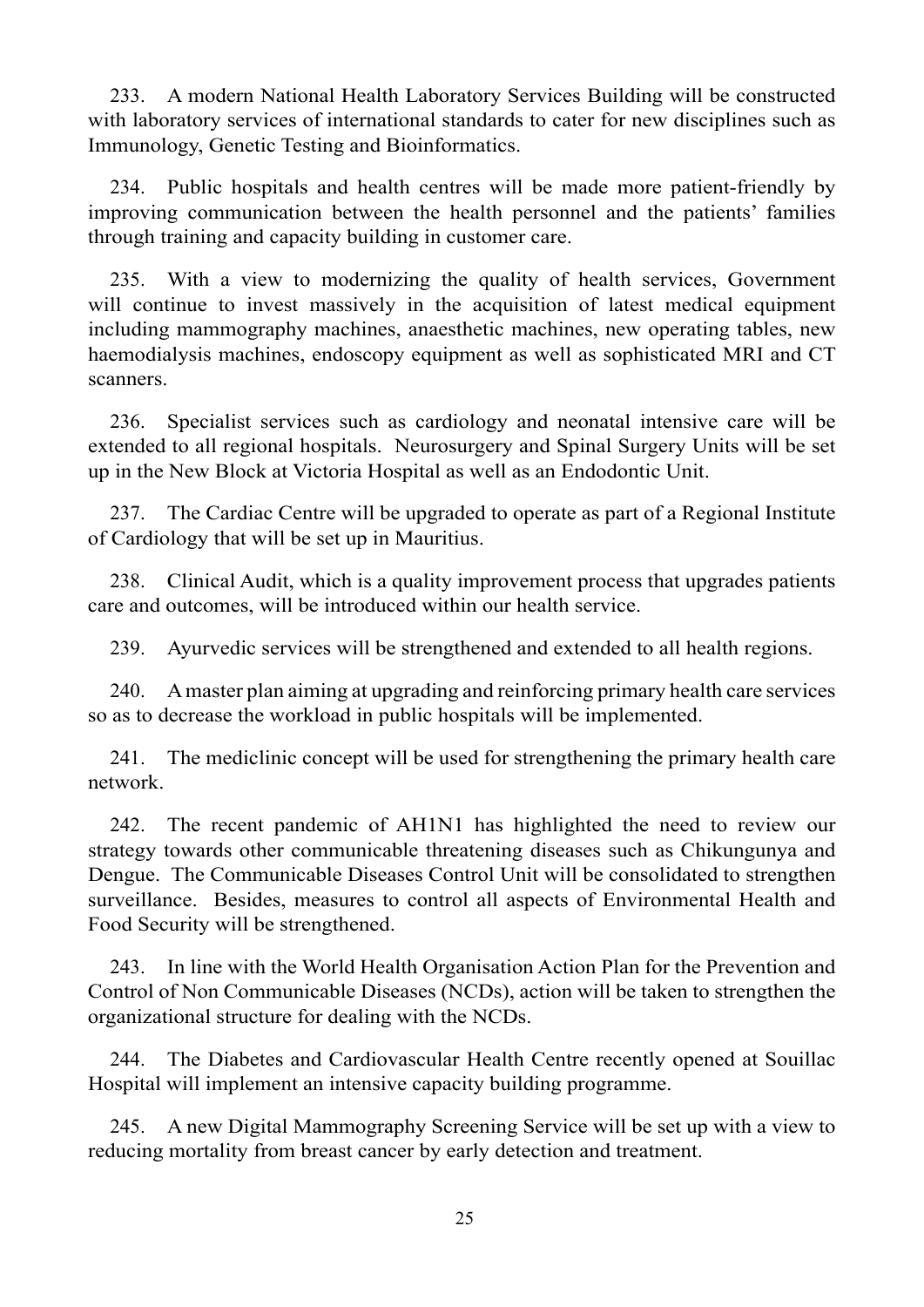246. With a view to encouraging people to adopt healthy lifestyles, in particular, to eat healthy foods and practice adequate physical activities, aggressive health promotion campaigns will be carried out. In addition, screening programmes for diabetes and other NCDs in schools, at workplaces and in the community will be strengthened so as to reach some 500,000 persons by 2015.

247. HIV testing and counselling will be further decentralised in all Community Health Centres. The National Day Care Centres for the Immuno-Suppressed will be further decentralised to other regional hospitals so as to make HIV care, testing and anti-retroviral treatment more accessible and to take these nearer to the homes of HIV patients. Measures will be taken to encourage Mauritians to go for HIV testing. Community testing will also be reinforced across the Island.

248. Government will intensify measures to address the stigma and discrimination associated with HIV, using a Human Rights approach, with social mobilization at community level and regular behaviour-change communication campaigns. Treatment, care of, and support for infected persons will continue to be improved with regular updating of national protocols, thus strengthening the health response. There will be better coherence between government Ministries, the private sector and NGOs so as to enhance harmonisation and alignment.

249. The HIV and AIDS Act 2006 will be revisited to improve aspects regarding discrimination and stigmatisation.

250. The Methadone Substitution Therapy Programme will be scaled up through the opening of new Day Care Centres in all regions. The Therapy will also be introduced in the Prisons.

251. The Needle Exchange Programme will be scaled up in high-risk areas and it is proposed to reach some 8000 injecting drug users by 2013.

252. With a view to developing Mauritius as a Medical Tourism destination, the setting up of private medical and nursing schools will be encouraged. The Regional Hospitals will be converted into teaching hospitals in collaboration with foreign universities such as Hopitaux Universitaires de Geneve, University of Maryland and University of Cardiff, Wales.

253. Government will implement a National E-Health Strategic Plan in order to enhance patient safety and comfort, improve clinical outcomes and streamline overall hospital operations.

254. The Mental Health Care Act will be revisited.

255. The Clinical Trials Bill will be introduced to provide a legal framework for the testing of pharmaceutical products on human beings.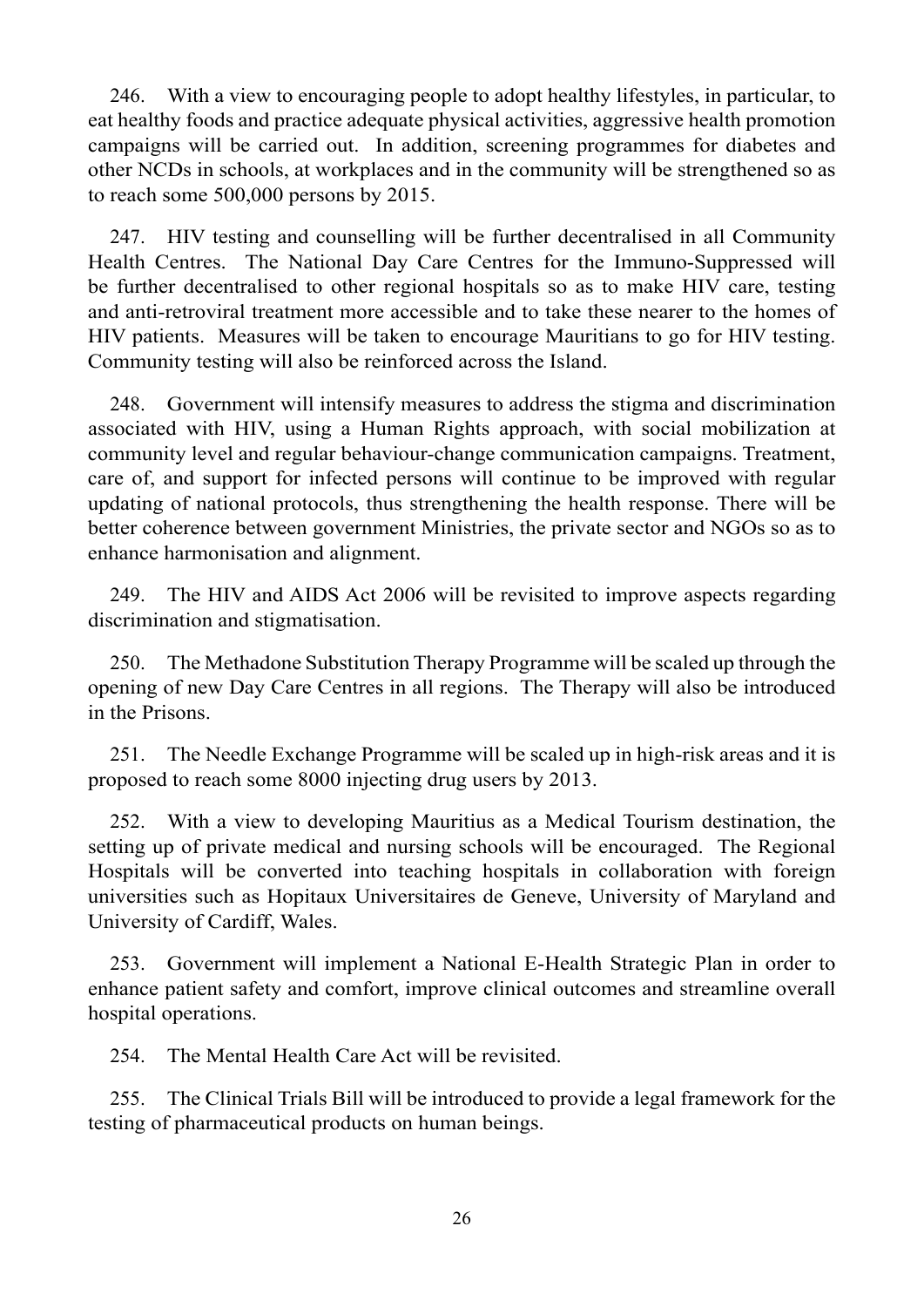256. The Pharmacy Council Bill will be introduced to provide for registration of pharmacists as well as to regulate the practice of pharmacy.

257. Amendments will be brought to the Pharmacy Act 1983 with a view to updating the existing legislation to meet modern and updated criteria in pharmacy practice.

258. The Medical Council Act will be amended to provide for the recertification of medical practitioners and the setting up of a board of Postgraduate Medical Education which will consider all issues relating to registration of specialist qualifications.

259. A new regulatory body, the Health Professionals' Council, for all health and allied professions, other than medical and nursing, will be set up.

Honourable Members,

260. Arts and Culture are catalysts for peace, stability and the consolidation of National Unity.

261. Government will continue to promote further the effective development of Mauritian creators and performers and to provide a wider and enhanced spectrum of cultural products to the Mauritian public. In this regard:

- A National Symphonic Orchestra will be set up.
- An International Film Festival will be organised to promote fusion between Europe and Asia in the cinematographic field and encourage the development of a Film Industry in Mauritius.
- An Artist Welfare Fund will be set up to encourage our artists in their quest to live by their talents.
- A National Award for Excellence in Arts will be set up. Outstanding performances, creativity and innovativeness will be duly acknowledged.
- The National Unity Award to acknowledge the contribution of artists in the consolidation of National Unity, will be given a new dimension and will incorporate an annual "Festival Mauricien" showcasing our multiculturalism.
- An "*Ecole de Cinéma*" will be set up with a view to promoting the cinematographic art as an important component of the cultural industry in Mauritius.
- The scope of the President Fund for Creative Writing will be extended to other written and spoken languages to give a boost to Mauritian literature.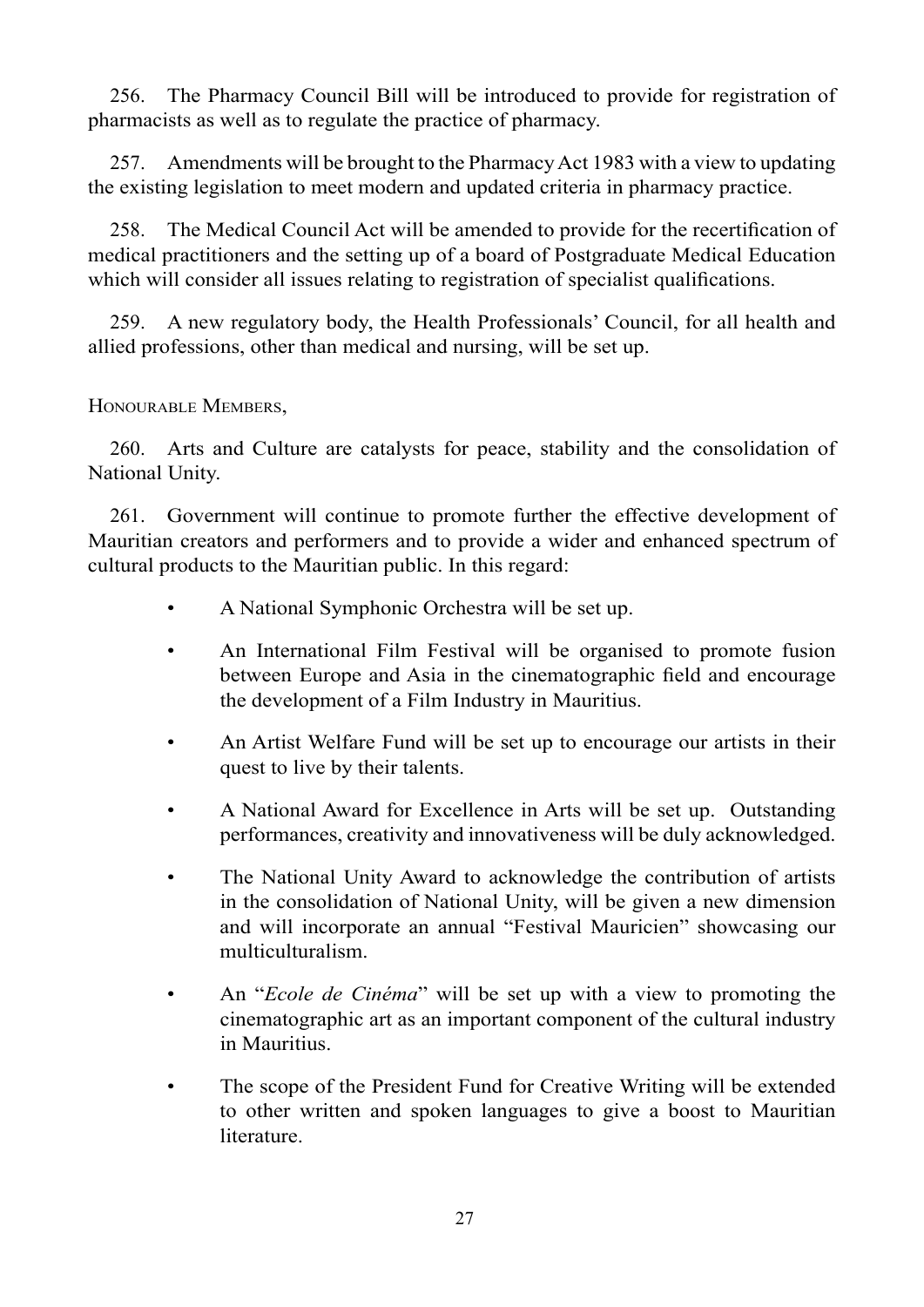- Artistic and Cultural production will be given a new impetus by the elaboration of a marketing strategy at National and International levels. Financial assistance will provided to artists and creators to enable them to offer good quality products to the market.
- A Virtual Museum on Arts and Culture will be set up to highlight our rich cultural diversity, including a component on Heritage as well as another on the peopling of Mauritius.
- The range of Speaking Unions will be completed with Arabic, Bhojpuri, Creole, Mandarin and Sanskrit speaking unions, thus embellishing our linguistic landscape.

262. Government will review and enlarge the aims and objectives of the National Heritage Fund for better management, preservation and protection of our National Heritage.

263. A "*Conseil National de la Culture*" will be set up for the promotion of intercultural dialogue. It will be an umbrella organization regrouping our Cultural Centres and Speaking Unions.

Honourable Members,

264. Significant progress has been made towards building the ICT sector as the fifth pillar of the Mauritian economy. The next stride now will be to convert Mauritius into a regional ICT hub.

265. The vision of Government is to make of Mauritius an I-Mauritius *(Intelligent Mauritius)* through full Broadband Islandwide Connectivity and to narrow the digital divide.

266. Government will undertake a review of the National ICT Strategic Plan 2007- 2011 under the Competiveness and Public Sector Efficiency Programme which aims at sustaining growth and employment to address the impact of the global recession.

267. Further diversification of ICT services, including Software developments, high-end BPO activities and Disaster Recovery Centres will be envisaged.

268. Government will construct other Technology Parks around the island to support the development of the ICT sector and thus generate employment opportunities for our youth.

269. Government will make Internet even more affordable to the public and make "Access to the Internet" a basic citizen's right in Mauritius. In this connection, the One Laptop per Child programme will be implemented for the benefits of Lower VI students and free internet facilities will be extended to such places as Social Welfare Centres and Community Centres.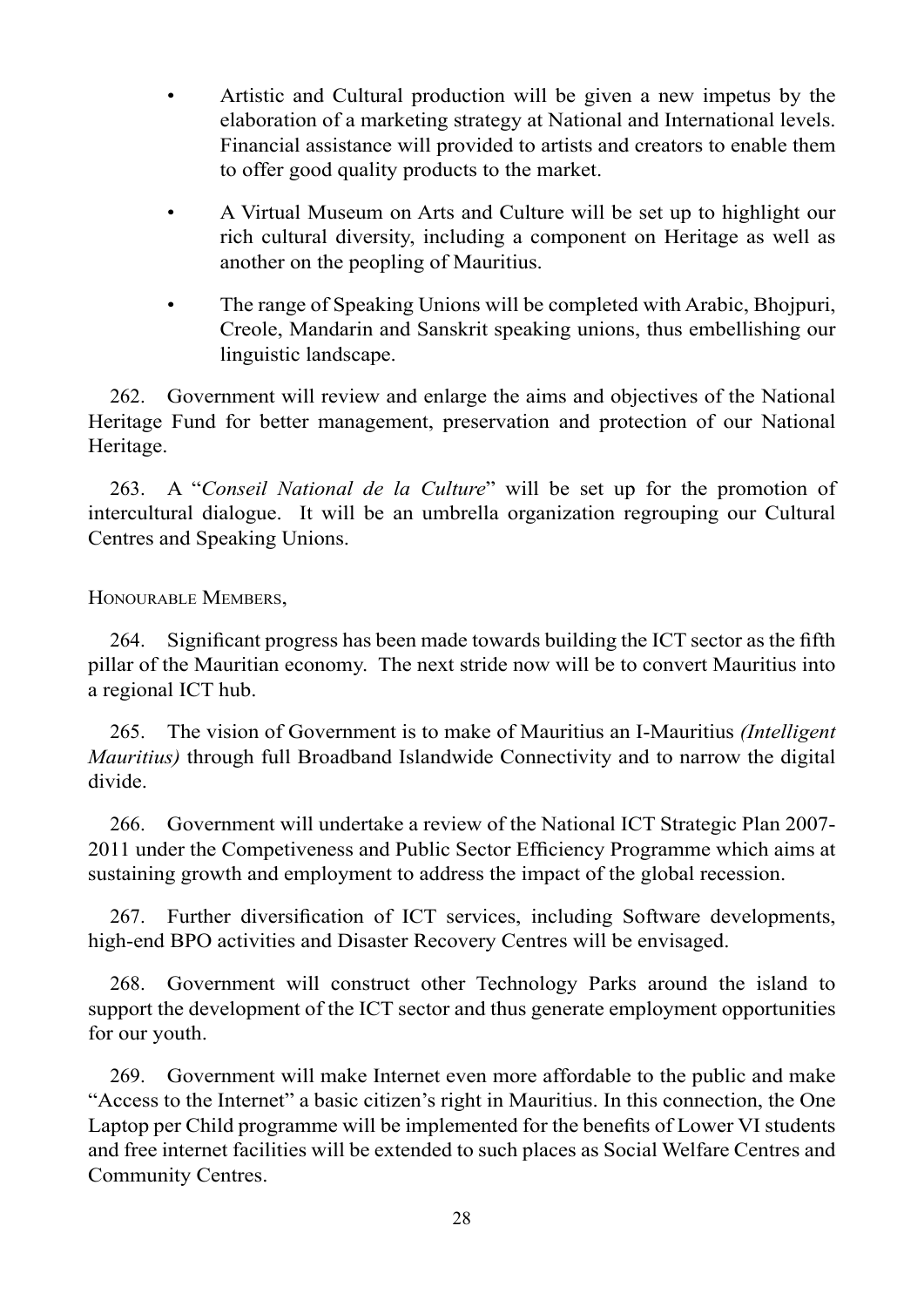270. Government will implement an Industry Related Capacity Building Programme by leveraging on 2700 online courses which are currently being offered under the Universal ICT Education Programme. This will ensure that the country secures the required pool of IT competencies. Government will set up a national on-line library with a view to promoting and democratising access to information and knowledge.

271. With a view to enhancing the interface of citizens with Government Services, flagship e-Government applications in the country will be further developed such as E-Judiciary, E-Education Portal, E-Health and E-Agriculture.

272. Alert to the need of having a reliable and effective Cyber security strategy, Government will make of Mauritius a secure ICT destination. Legislation regarding privacy and online protection will be reviewed and consolidated, critical information infrastructure will be duly protected.

273. Government will undertake a major institutional review to align organizational operationswith the emerging needs and challenges. The legal and regulatory frameworks will also be consolidated and benchmarked against international best practices.

Honourable Members,

274. Government will further consolidate and develop the seafood hub as an economic pillar. In this endeavour, Government will support the development of a local fishing fleet capacity to harness the tuna resources in the EEZ and the region. A fish auction market to serve the needs of local regional and international stakeholders will be set up.

275. Government will ensure that the fisheries sector maximizes benefits from the resource potential in the EEZ. In this respect Government will develop a Fisheries Master Plan which amongst others will analyze and propose options for a comprehensive sustainable fisheries development and management plan for Mauritius and Rodrigues. A Rs 1 billion Fund will be set up to encourage industrial fishing.

276. In line with Government's resolution to address poverty alleviation, the Fishermen Investment Trust and the Fishermen Welfare Fund will be reinforced so as to play a more important role in capacity building and empowerment of fishermen.

277. Government will give special attention to the strengthening of the autonomous status of Rodrigues and will take further steps to ensure its full integration within the Republic of Mauritius.

278. Government will hold consultations with the Rodrigues Regional Assembly (RRA) for the introduction of Local Government in Rodrigues. The RRA Act will be amended in line with the experience gained over the last seven years of operation under the decentralised system.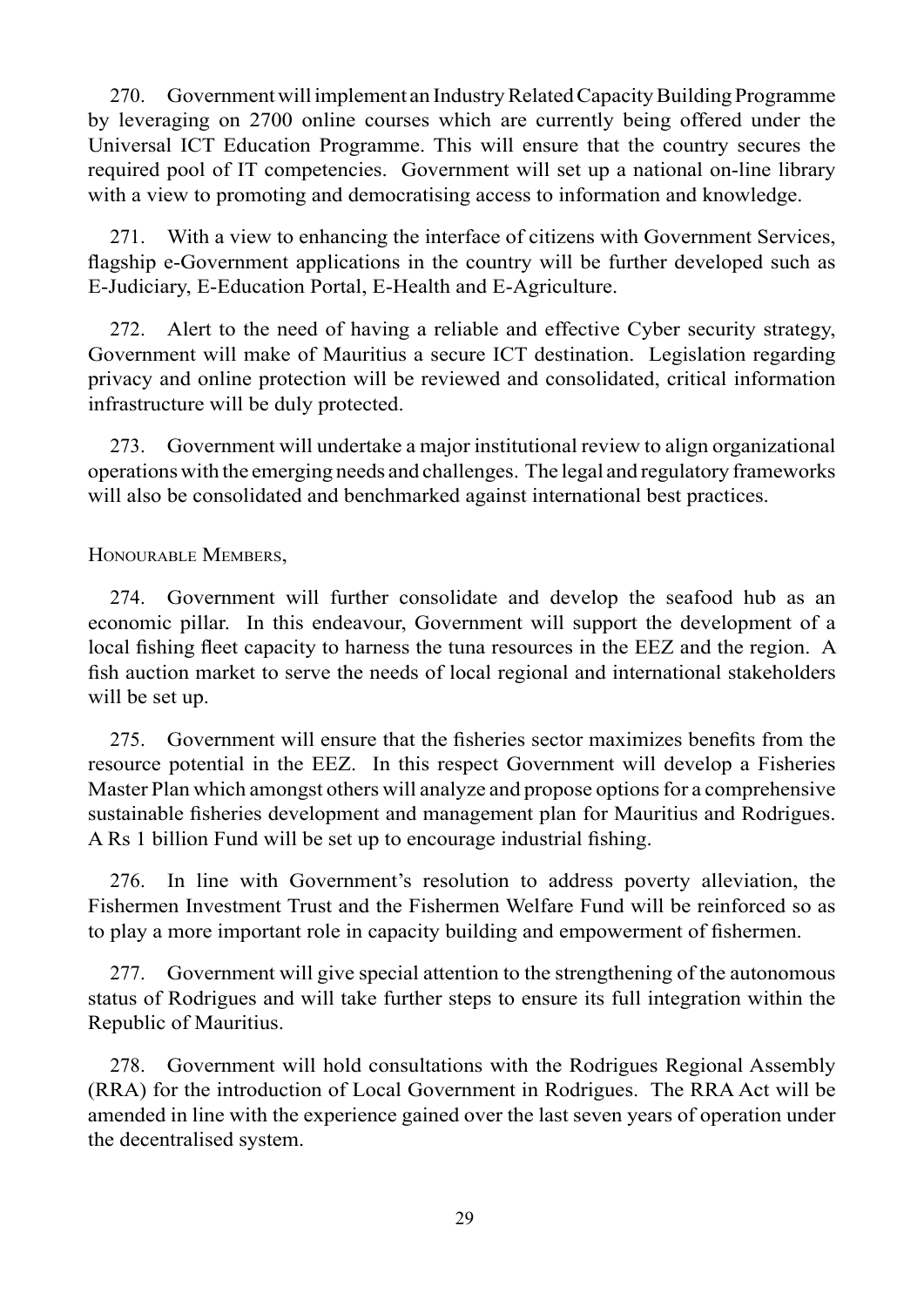279. Government will continue to modernise the infrastructure in Rodrigues and ensure further diversification of economic activities in the fields of Fisheries & Aquaculture, Agriculture and Tourism, including eco-tourism. The following will be implemented, among others:

- construction of a new runway at Sir Gaetan Duval Airport
- connection of Rodrigues to Mauritius via the Fibre Optic Cable
- building of 1000 low cost housing units over the next five years
- construction of dams for water storage
- construction of a new secondary school
- development of the port area

#### Honourable Members,

280. Government will ensure that the Civil Service continues to re-engineer itself so as to respond effectively to new priorities and challenges, provide high quality advice and support to the Government and help deliver citizen-centered and world class public services. To this end, the Performance Management System will be reviewed to facilitate its applicability.

281. Government will also promote lifelong learning through the setting up of a modern Public Service Training Centre for excellence in order to keep public officers abreast of modern techniques of management and public administration.

282. Government will however ensure that whilst the Civil Service evolves and adapts to changing times, the fundamental values of objectivity, integrity, impartiality and honesty that underpin the Service are protected, preserved and upheld at all times.

Honourable Members,

283. Government will relentlessly pursue its policy of employment creation, protection of workers and the promotion of social dialogue. Innovative policies and practices to unlock opportunities for employment will be implemented. In this context, a post crisis National Employment Policy will be worked out with the assistance of the International Labour Office.

284. Government will also ensure that decent work conditions prevail at the workplace.

285. Government will undertake a review of the Registration of Associations Act to streamline the operation of associations and consolidate the requirements for good governance. The Recruitment of Workers Act will also be reviewed.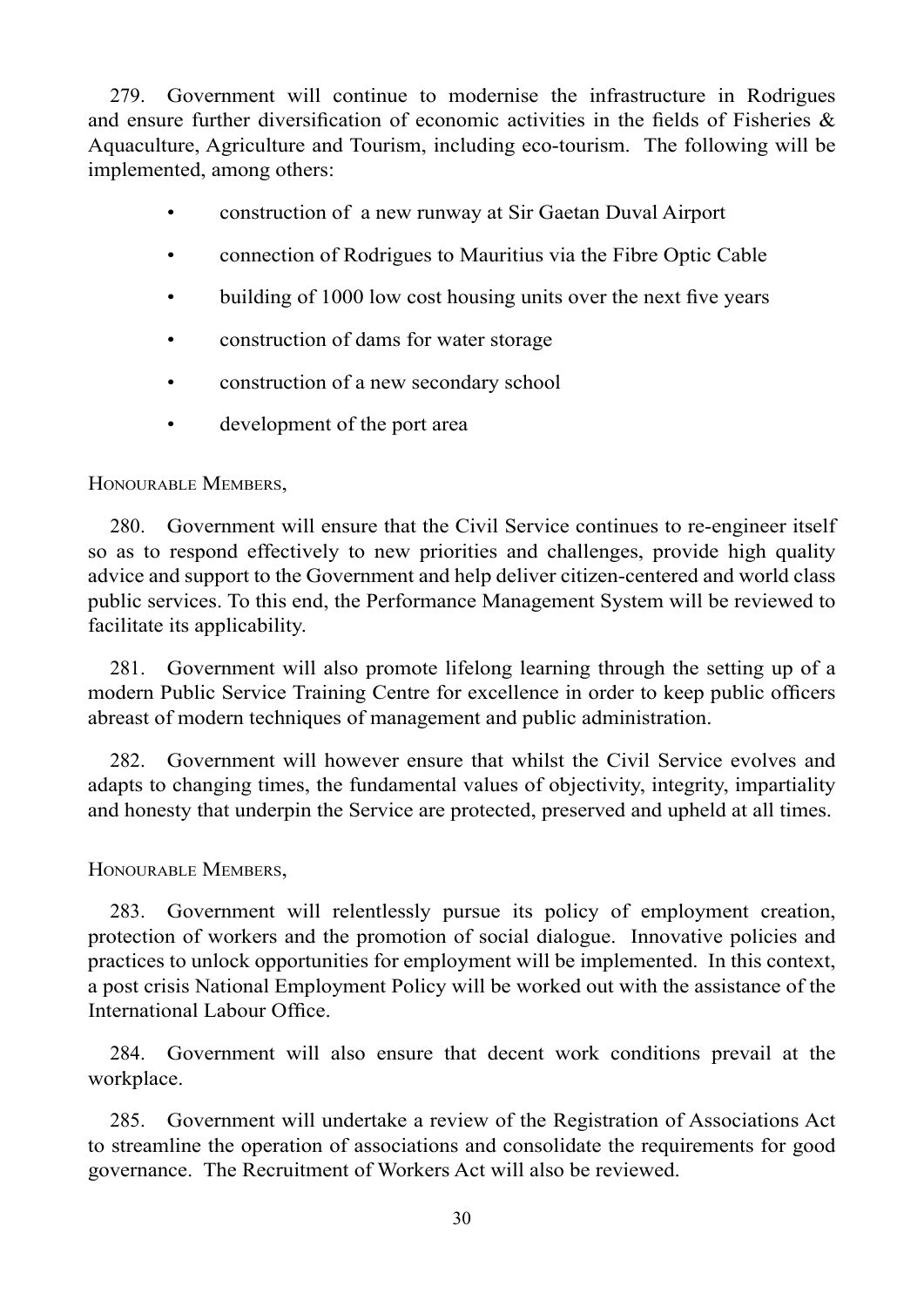286. With regard to the employment of foreign workers, the Government will investigate the possibility of entering into bilateral labour co-operation agreements with other sourcing countries.

Honourable Members,

287. The Justice system in Mauritius has seen a major overhaul through the implementation of a substantial part of the Mackay Report 1997 as updated in 2006.

288. Government intends to continue with those reforms. Legislation will be introduced to set up the Court of Appeal and the High Court. The simplification of court procedures will ensure that a greater number of people have access to the justice system. The evidential rules, in particular the Judges Rules relating to criminal evidence and procedure, will be reviewed and new legislation will be introduced to take into account developments in the law, in particular the reinforcement of human rights, be it for the accused or the victims. New legislation will provide the High Court with a Family Division that has all the required support services. The Mauritian Civil Code, also known as the Code Napoleon, will be reviewed to take on board the evolution of the Law in various areas covered by the Code, including matters relating to divorce.

289. Government intends to pursue reform of the Legal Profession to ensure that it has the right and appropriate legal structure to meet the needs of liberalization and maximize on the opportunities that Globalisation brings. The Bar Council Act and the Law Society Act will be amended to provide for a Registrar vested with administrative responsibilities.

290. Government will consider bringing amendments to the existing legislation to further reinforce the DPP's Office and the Law Reform Commission. The institutional set up for the training of judges, magistrates and law officers will be reviewed and a fully fledged institute will be set up to provide for the continuous training of our judges, magistrates and law officers.

291. The reforms in the judicial and legal sectors will be pursued to ensure that access to justice is and remains a reality and the Attorney General's Office is equipped to provide independent and impartial legal advice to the Government.

292. Government will reinforce the Attorney General's Office in terms of human, infrastructural and financial resources to equip it to better meet the future challenges and to more efficiently assist the Government in implementing its policies in the domestic, regional and international fields.

#### Honourable Members,

293. SMEs will continue to be key drivers of the socio-economic development and democratization process started in 2005. Government will continue to promote and nurture their progress to make SMEs the number one job provider and increase their contribution to GDP in a substantial manner by 2015.